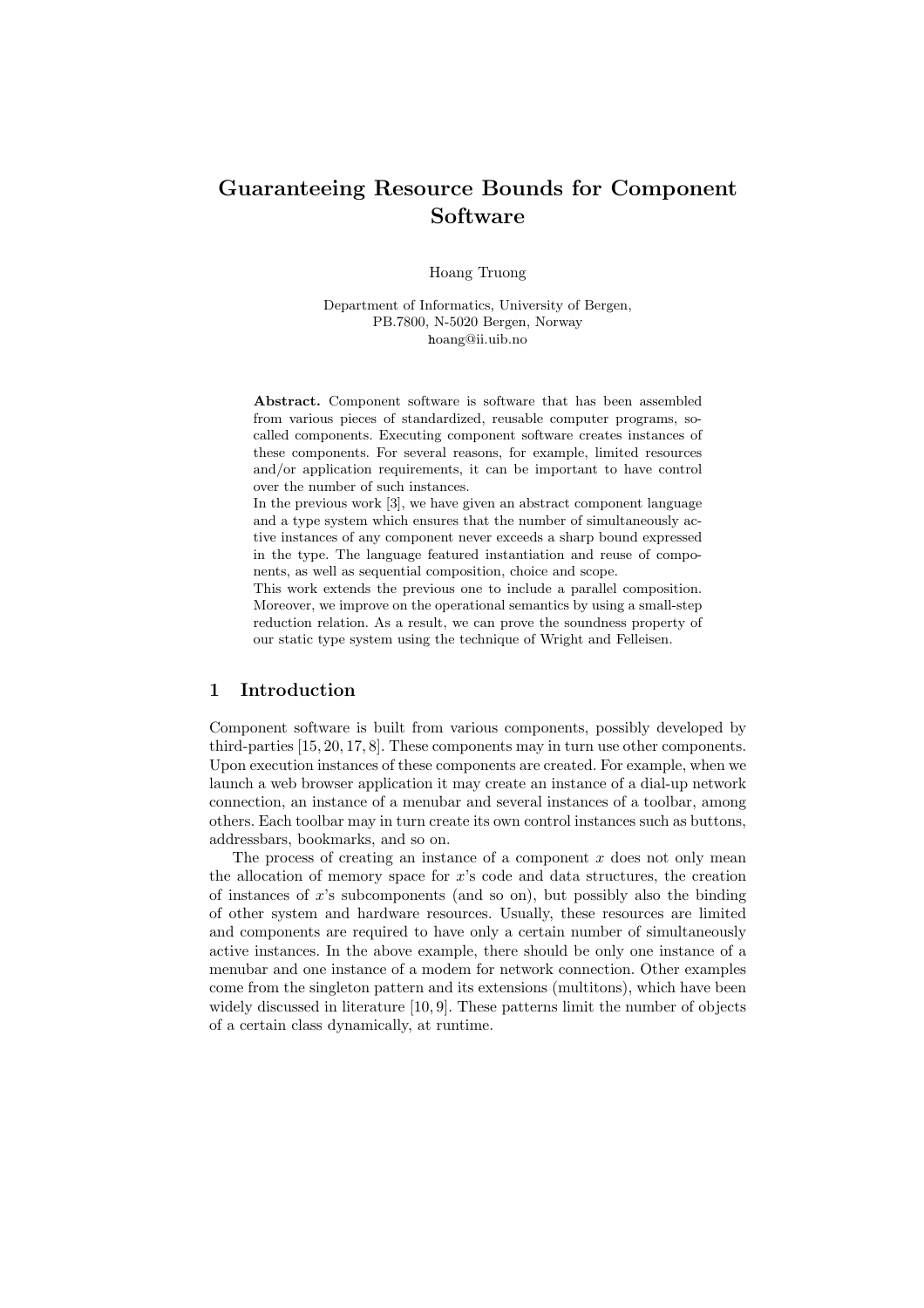When building large component software it can easily happen that different instances of the same component are created. Creating more active instances than allowed can lead to errors or even a system crash, when there are not enough resources for them. An example is resource-exhaustion DoS (Denial of Service) attacks which cause a temporary loss of services. There are several ways to meet this challenge, ranging from testing, runtime checking [9], to static analysis.

Type systems are a branch of static analysis. Type systems have traditionally been used for compile-time error-checking, cf. [4]. Recently, there are several works on using type systems for certifying important security properties, such as performance safety, memory safety, control-flow safety [14, 6, 5]. In component software, typing has been studied in relation to integrating components such as type-safe composition [19] or type-safe evolution [13]. In this paper we explore the possibility of a type system which allows one to detect statically whether or not the number of simultaneously active instances of specific components exceeds the allowed number. Note that here we only control resources by the number of instances. However, we can extend to more specific resources, such as memory, by adding annotations to components using such resources.

For this purpose we have designed a component language where we have abstracted away many aspects of components and have kept only those that are relevant to instantiation and composition. In the previous work [3], the main features are instantiation and reuse, sequential composition, choice and scope. In this work we add a parallel composition, which allows two expressions running independently at the same time. At the first look, the parallel composition seems adding only a small difficulty to the type system. However, we have found that we have to make substantial changes to the type system to obtain sharp upper bounds as in [3]. As before, reusing a component means to use an existing instance of the component if there is already one, and to create a new instance only if there exists none. Though abstract, the strength of the primitives for composition is considerable. Choice allows us to model both conditionals and non-determinism (due to, e.g., user input). It can also be used when a component have several compatible versions and the system can choose one of them at runtime. Scope is a mechanism to deallocate instances but it can also be used to model method calls. Sequential composition is associative.

The operational semantics in this work has also been improved as compared to the previous one. Instead of using a big-step operational semantics, here we use a small-step reduction relation and as a result, we can prove the soundness of our type system using the technique of Wright and Felleisen [18].

The type inference algorithm for this system is almost the same as in [3]. We still have a polynomial time type inference algorithm but we leave it out here for the sake of brevity.

The paper is organized as follows. Section 2 introduces the component language and a small-step operational semantics. In Section 3 we define types and the typing relation. Properties of the type system and the operational semantics are presented in Section 4. Last, we outline some future directions.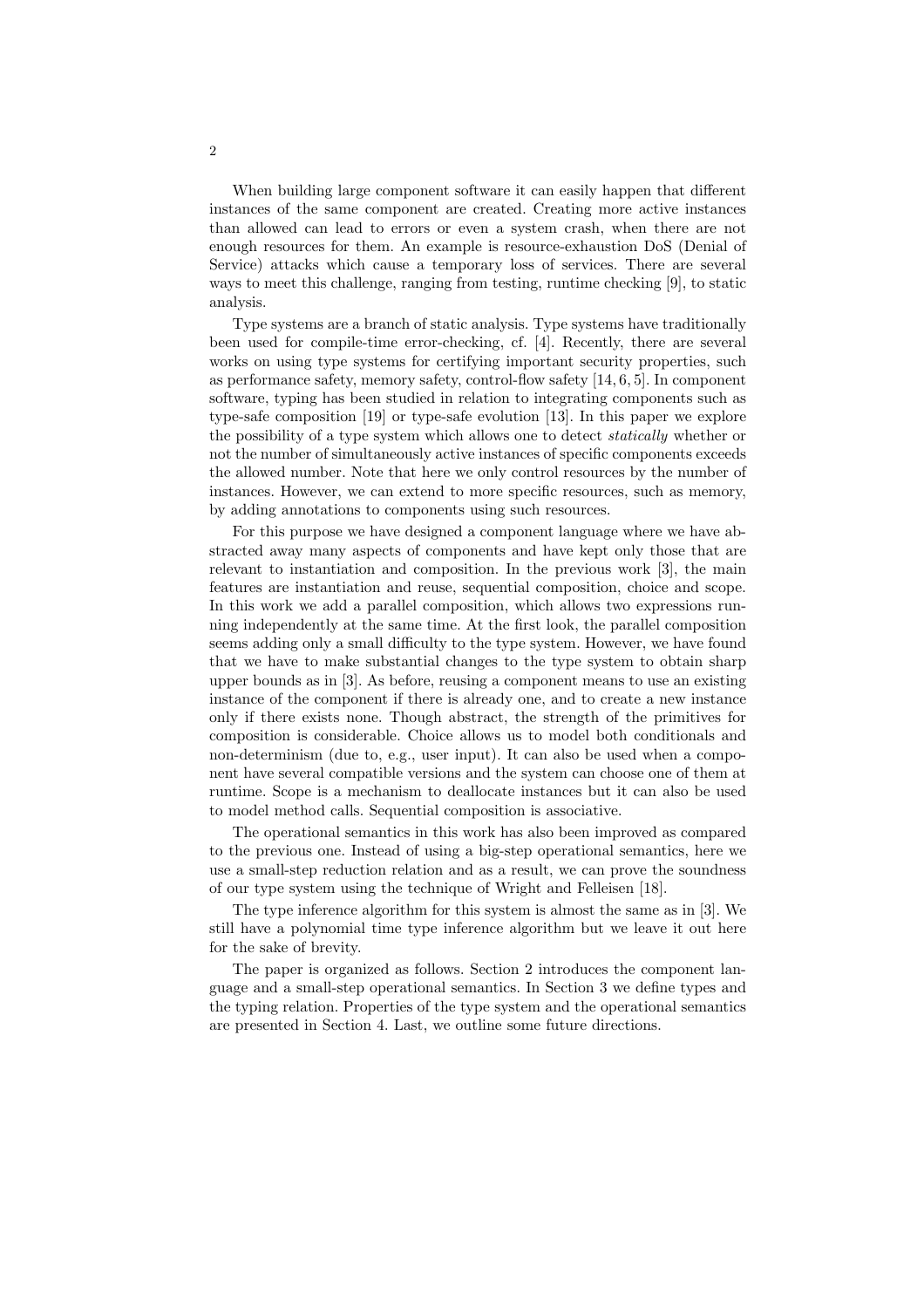## 2 A Component Language

## 2.1 Terms

Component programs, declarations and expressions are defined in Table 1. In the definition we use extended Backus-Naur Form with the following meta-symbols: infix | for choice and overlining for Kleene closure (zero or more iterations).

| $Prog ::= Decls; E$                     | Program                |
|-----------------------------------------|------------------------|
| $Decls$ := $\overline{x \rightarrow E}$ | Declarations           |
| $A, , E ::=$                            | Expressions            |
| €                                       | Empty expression       |
| new x                                   | New instantiation      |
| $\texttt{reu} \, x$                     | Reuse instantiation    |
| EΕ                                      | Sequential composition |
| $(E+E)$                                 | Choice composition     |
| $(E \parallel E)$                       | Parallel composition   |
| ${E}$                                   | Scope                  |
|                                         |                        |



We use  $a, b, \ldots, z$  for component names and  $A, \ldots, E$  for expressions. We collect all component names in a set C.

We have two primitives (new and reu) for creating and (if possible) reusing an instance of a component, and four primitives for composition (sequential composition denoted by juxtaposition,  $+$  for choice,  $\parallel$  for parallel, and  $\{ \ldots \}$  for scope). Together with the empty expression  $\epsilon$  these generate so-called *compo*nent expressions. A declaration  $x \rightarrow E$  states how the component x depends on subcomponents as expressed in the component expression  $E$ . If  $x$  has no subcomponents then E is  $\epsilon$  and we call x a primitive component. Upon instantiation or reuse of  $x$  the expression  $E$  is executed. A *component program* consists of declarations and ends with a *main expression* which sparks off the execution, see Section 2.2.

The following example is a well-formed component program:

$$
d \prec \epsilon \quad e \prec \epsilon \quad a \prec (\text{new } d \mid \{\text{reu } d\} \text{reu } e)
$$
  

$$
b \prec (\text{reu } d \{\text{new } a\} + \text{new } e \text{ new } a) \text{reu } d; \text{reu } b
$$

In this example,  $d$  and  $e$  are primitive components. Component  $a$  is the parallel composition of new d and  $\{ \text{reu } d \}$  reu e. Component b has a choice expression before reuse of an instance of d. The first subexpression of the choice expression is reu  $d\{\text{new }a\}.$ 

We can view  $\{new a\}$  in this expression as a function call  $f()$  (in traditional programming languages). Function f then has body new a, which means  $f()$ needs a new instance of a to carry out its task. We abstract from the details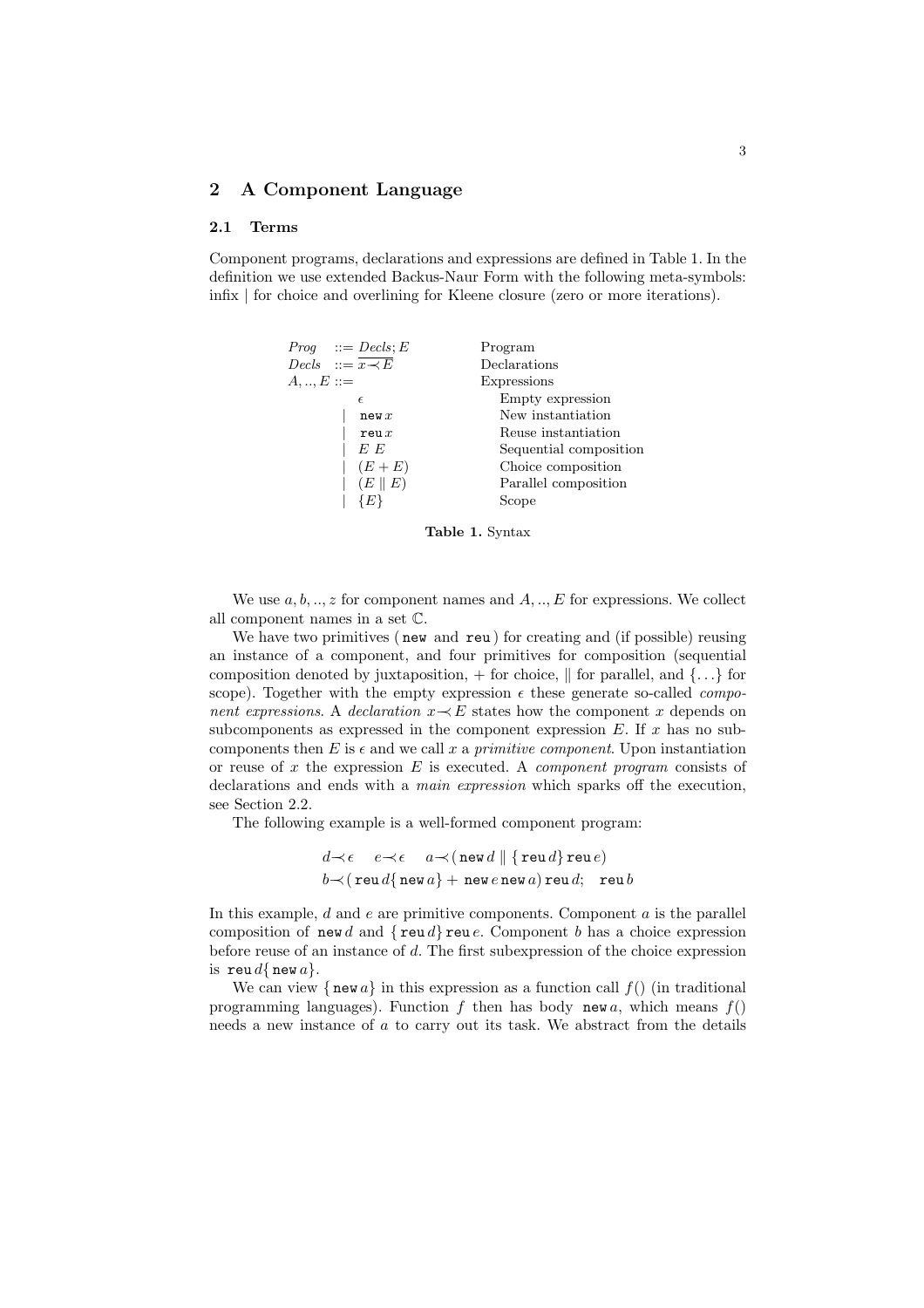of this job, the only relevant aspect here is that it involves a new instance of a which will be deallocated upon exiting f.

The example is simple, but as we will see in the next section, there are many possible runs of the program, resulting in difference numbers of instances for each component during and after each run.

## 2.2 Operational Semantics

The operational semantics is based on a reduction relation and a structural congruence. The reduction relation is a set of small-step reduction rules between  $configurations.$  The structural congruence, essentially commutativity of  $+$  and  $\parallel$ , allows us to rearrange the structure of a configuration so that reduction rules may be applied. In the sequel we assume that we are working with a program  $Prog = Decls; E$  and  $x \rightarrow A \in Decls$  denotes that  $x \rightarrow A$  is a declaration in Decls.

Before going into the details of congruence and reduction rules, we define our notion of configuration and its relevant components. A configuration is a binary tree  $\mathbb T$  of threads. A thread is a stack  $ST$  of pairs of a local store and an expression  $(M, E)$ , where M is a multiset over component names C, and E is an expression as defined in Table 1. A thread is active if it is a leaf thread. Reduction always occurs at one of the leaf/active threads. A configuration is terminal if it has only one thread of the form  $(M, \epsilon)$ . Stacks and configurations are defined as follows:

| $ST$ ::= $(M_1, E_1) \circ  \circ (M_n, E_n)$ | Stack                  |
|-----------------------------------------------|------------------------|
| $T.S ::=$                                     | Configurations         |
| Lf(ST)                                        | Leaf                   |
| $\mid$ Nd( $ST$ , T)                          | Node with one branch   |
| $  \text{Nd}(ST, \text{T}, \text{T})$         | Node with two branches |

Multisets are denoted by  $[...]$ , where sets are denoted, as usual, by  $\{... \}$ .  $M(x)$  is the multiplicity of element x in multiset M and  $M(x) = 0$  if  $x \notin M$ . The operation  $\cup$  is union of multisets:  $(M \cup N)(x) = max(M(x), N(x))$ . The operation  $\forall$  is additive union of multisets:  $(M \forall N)(x) = M(x) + N(x)$ . We write  $M + x$  for  $M \oplus [x]$  and when  $x \in M$  we write  $M - x$  for  $M - [x]$ .

We assign to each node in our tree a *location*. Let  $\alpha, \beta$  range over locations. A location is a sequence over  $\{l, r\}$ . The root is assigned the empty sequence. The locations of two direct nodes from the root are  $l$  and  $r$ . The locations of the two direct child nodes of l are ll and lr, and so on. In general,  $\alpha l$  and  $\alpha r$  are the locations of the direct children of  $\alpha$ . We write  $\alpha \in \mathbb{T}$  when  $\alpha$  is a valid location in tree T. Whenever a new node is created, a location is assigned to it and this location will not be changed by rule conBranch.

Since the location of a parent node is a subsequence of the location of its children (direct and indirect), we define the following binary prefix ordering relation  $\leq$  over locations. For location  $\alpha = s_0 s_1 \dots s_n$  where  $s_i \in \{l, r\}, \alpha' \leq \alpha$ if  $\alpha' = s_0 s_1 \dots s_m$ ,  $0 \leq m \leq n$ . The set of all locations in a tree and this binary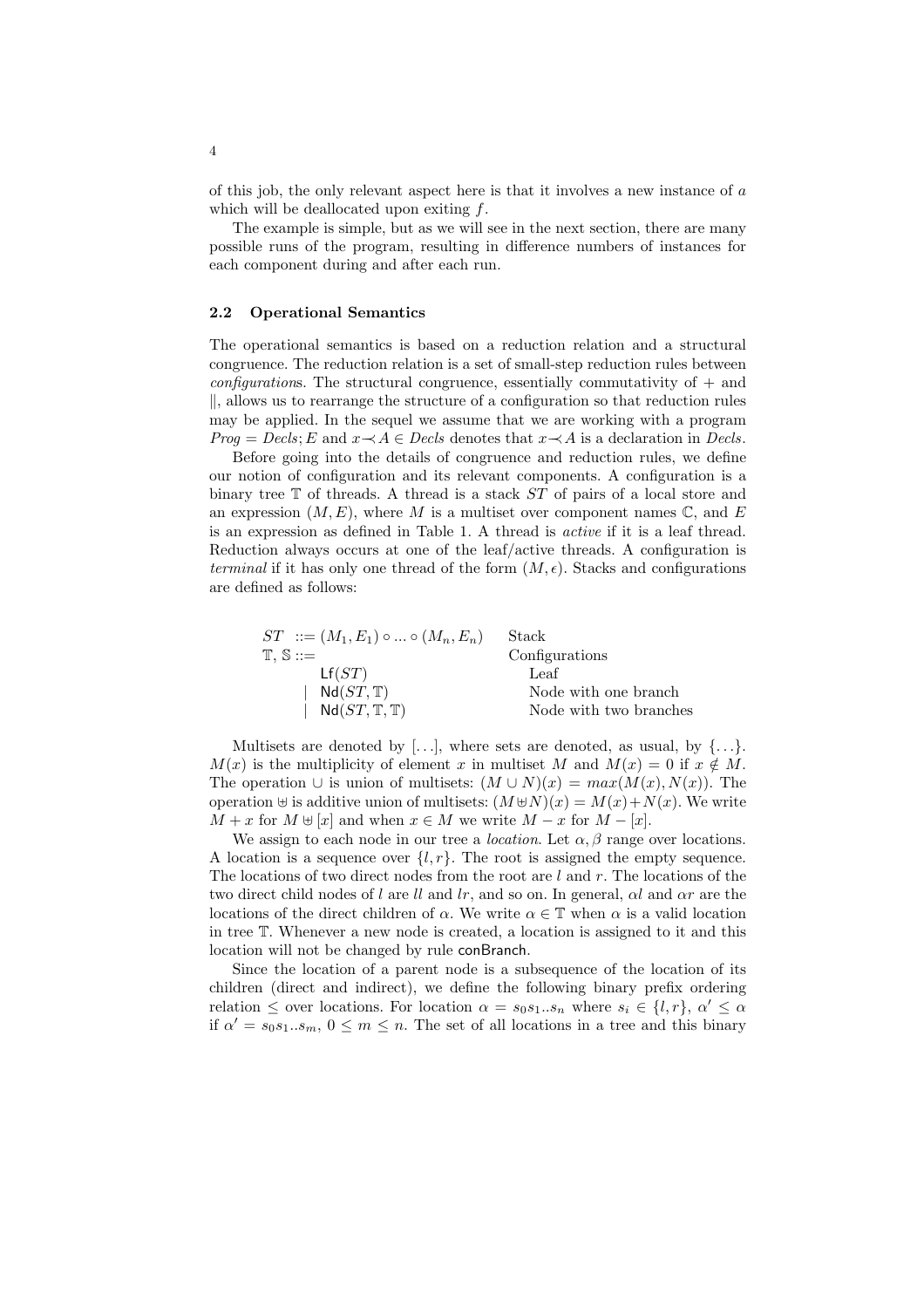relation form a partially ordered set [7]. A maximal element of this partially ordered set is the location of a leaf. We denote by leaves( $T$ ) the set of locations of all the leaves of T.

We denote by  $\mathbb{T}(\alpha)$  the stack at location  $\alpha$  in  $\mathbb{T}$ . We write  $ST = (M_1, E_1) \circ ... \circ$  $(M_n, E_n)$  for a stack of n elements where  $(M_1, E_1)$  is the bottom and  $(M_n, E_n)$ is the top of the stack. '◦' is the stack separator. We call  $\alpha.k$  the *position* of the kth element (from the bottom) of the stack  $\mathbb{T}(\alpha)$ . Again the set of all positions  $\alpha_k$  in the tree T is a partially ordered set with the following binary relation.  $\alpha_1.k_1 \leq \alpha_2.k_2$  if either  $\alpha_1 = \alpha_2$  and  $k_1 \leq k_2$ , or  $\alpha_1 < \alpha_2$ . We denote by hi(ST) the height of the stack and  $ST|_k$  is the stack of from bottom to the kth element:  $ST|_k = (M_1, E_1) \circ ... \circ (M_k, E_k)$ . By  $ST|_k$  we denote the multiset of active instances in  $ST|_k$ , so  $(ST|_k] = M_1 \oplus ... \oplus M_k$ . We simply write  $(ST]$ when  $k = \text{hi}(ST)$ . We denote by [T] the multiset of all active instances in T: when  $\kappa = \ln(\beta T)$ <br>  $[\mathbb{T}] = \biguplus_{\alpha \in \mathbb{T}} [\mathbb{T}(\alpha)]$ 

(osNew)  $x \rightarrow A \in \text{Decls}$  $\mathbb{T}[\mathsf{Lf}(ST \circ (M, \, \mathtt{new}\, xE))]_{\alpha} \longrightarrow \mathbb{T}[\mathsf{Lf}(ST \circ (M+x, AE))]_{\alpha}$ (osReu1)  $x \rightarrow A \in \text{Decls } x \notin \text{reuLf}_{\mathbb{T}}(\alpha, \text{hi}(\mathbb{T}(\alpha)))$  $\mathbb{T}[\mathsf{Lf}(ST \circ (M, \texttt{reu }xE))]_{\alpha} \longrightarrow \mathbb{T}[\mathsf{Lf}(ST \circ (M+x, AE))]_{\alpha}$  $($ osReu2)  $x \rightarrow A \in \text{Decls} \ x \in \text{reuLf}_{\mathbb{T}}(\alpha.\text{hi}(\mathbb{T}(\alpha)))$  $\mathbb{T}[\mathsf{Lf}(ST \circ (M, \, \mathtt{reu}\, xE))]_{\alpha} \longrightarrow \mathbb{T}[\mathsf{Lf}(ST \circ (M, AE))]_{\alpha}$ (osChoice)  $\mathbb{T}[\mathsf{Lf}(ST \circ (M, (A + B)E))]_{\alpha} \longrightarrow \mathbb{T}[\mathsf{Lf}(ST \circ (M, AE))]_{\alpha}$ (osPush)  $\mathbb{T}[\mathsf{Lf}(ST \circ (M, \{A\}E))]_{\alpha} \longrightarrow \mathbb{T}[\mathsf{Lf}(ST \circ (M, E) \circ ([], A))]_{\alpha}$ (osPop)  $\mathbb{T}[\mathsf{Lf}(ST \circ (M, E) \circ (M', \epsilon))]_{\alpha} \longrightarrow \mathbb{T}[\mathsf{Lf}(ST \circ (M, E))]_{\alpha}$ (osParIntr)  $\mathbb{T}[\mathsf{Lf}(ST \circ (M, (A \parallel B)E))]_{\alpha} \longrightarrow \mathbb{T}[\mathsf{Nd}(ST \circ (M, E), \mathsf{Lf}((\mathcal{F}, A)), \mathsf{Lf}((\mathcal{F}, B)))]_{\alpha}$ (osParElim1)  $\mathbb{T}[\mathsf{Nd}(ST\circ (M,E),\mathbb{S},\mathsf{Lf}((M',\epsilon)))]_\alpha \longrightarrow \mathbb{T}[\mathsf{Nd}(ST\circ (M\uplus M',E),\mathbb{S})]_\alpha$ (osParElim2)  $\mathbb{T}[\text{Nd}(ST \circ (M, E), \text{Lf}((M', \epsilon)))]_{\alpha} \longrightarrow \mathbb{T}[\text{Lf}(ST \circ (M \uplus M', E))]_{\alpha}$  $(osCong)$   $\mathbb{S} \equiv \mathbb{S}'$  $\mathbb{T}[\mathbb{S}]_\alpha \longrightarrow \mathbb{T}[\mathbb{S}']_\alpha$ 

#### Table 2. Reduction rules

The next notion is that of *reusable instances* because the primitive reu depends on the state of the configuration. In our model, the instantiation always occurs at the top of a leaf stack, for the moment we only need the concept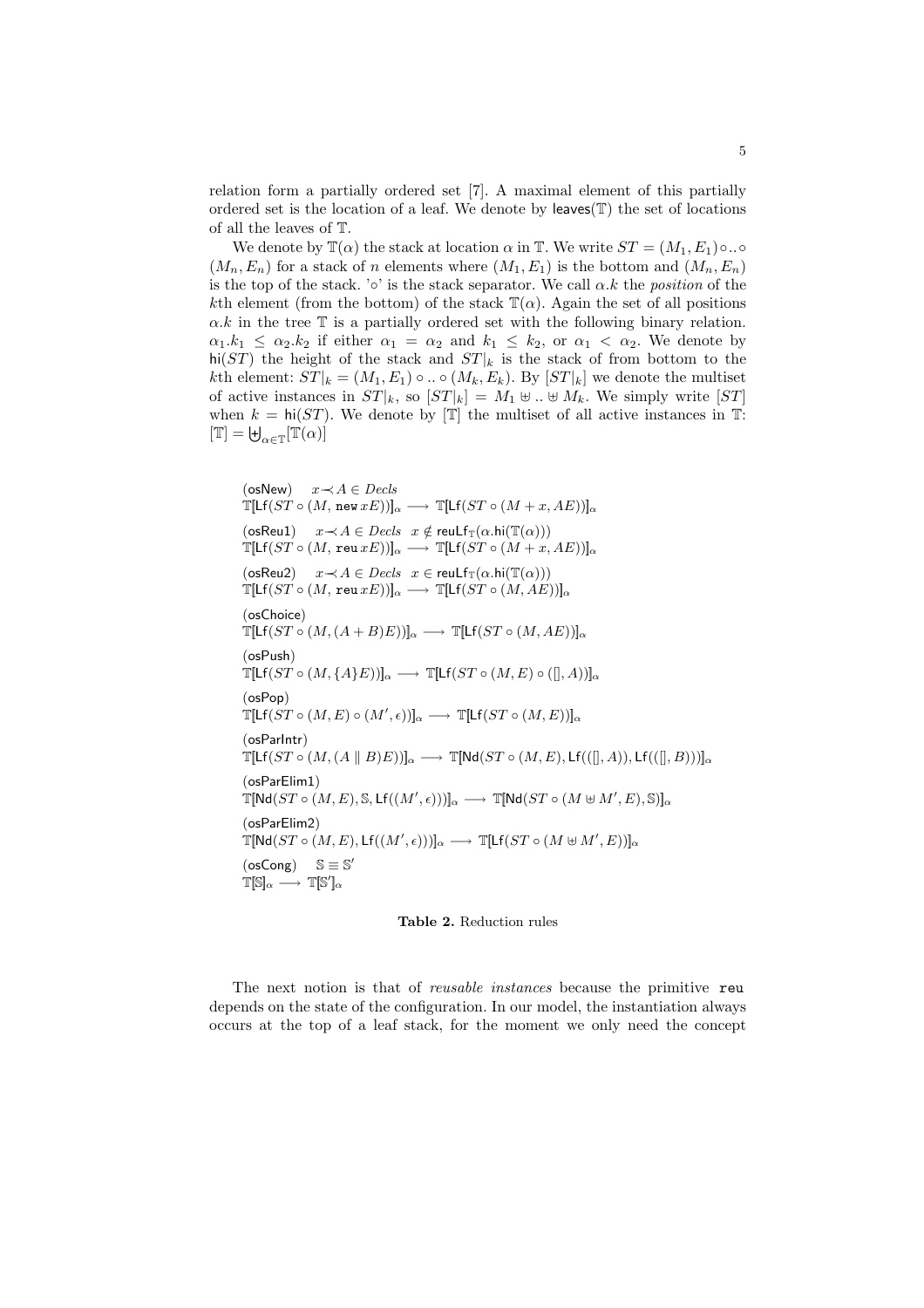(conChoice)  $Lf(ST \circ (M, (A + B)E)) \equiv Lf(ST \circ (M, (B + A))E)$ (conBranch)  $Nd(ST, Lf(ST), T) \equiv Nd(ST, T, Lf(ST)$ 

Table 3. Structural congruence: basic axioms

of reusable instances for an expression at a leaf node. Later, we will extend the notion of reusable instances to non-leaf nodes. The multiset of reuseable instances at level k of the leaf stack  $\alpha$  is the collection of all existing instances in all the predecessor nodes  $\beta < \alpha$  and all the existing instances from the bottom of stack  $\mathbb{T}(\alpha)$  up to k (inclusive).

$$
\text{reulf}_{\mathbb{T}}(\alpha.k) = \biguplus_{\beta < \alpha} [\mathbb{T}(\beta)] \quad \forall \quad [\mathbb{T}(\alpha)|_k]
$$

The reduction relation is defined in terms of a rewriting system [16]. By  $\mathbb{T}[\cdot]_{\alpha}$ we denote a tree with a hole at the leaf location  $\alpha$ . Filling this hole with a (sub)tree  $\mathbb{T}'$  will be denoted by  $\mathbb{T}[\mathbb{T}']_{\alpha}$ .

Table 2 defines the reduction rules. Each reduction rule has two lines. The first line contains a rule name followed by a list of conditions. The second line has the form  $\mathbb{T} \longrightarrow \mathbb{T}'$ , which states that if the configuration has the form  $\mathbb{T}$  and the condition in the first line holds, then we can move to configuration  $\mathbb{T}'$ . As usual, → \* is the reflexive and transitive closure of → . One step reduction is defined first by choosing an arbitrary active thread. Then depending on the pattern of the expression at the top of the chosen thread and the state of the configuration, the appropriate rewrite rule is selected. If necessary the configuration is rearranged using the congruence rules. By the rules osNew, osReu1, osReu2, and osChoice we only rewrite the element at the top of the stack. The rule osPush adds an element to the top of the leaf stack. The rule osPop only removes the element at the top of the stack when the stack has at least two elements. This means that no stack in any configuration is empty. By the rule osParIntr, a leaf is replaced by a branch of a node and two leaves. In contrast, by the rules osParElim1, osParElim2, a leaf is removed from the tree and its parent node may be promoted to be a leaf if it is the case (osParElim2). The rule osCong allows the configuration to be rearranged so that reduction rule can be applied.

The structural congruence relation  $\equiv$  is defined in Table 3. By the congruence rules, we can replace the left hand side of  $\equiv$  by the right hand side in the reduction rule osCong.

The example at the end of Section 2.1 is used to illustrate the operational semantics. There are many possible runs of the program due to the choice composition and when a configuration has more than one leaf thread, the number of possible runs can be exponential as active threads have the same priority. Here we only show one of the possible runs. To make it easier to follow, we represent the trees graphically instead of using the formal syntax;  $\sim$  and  $\prime$  denote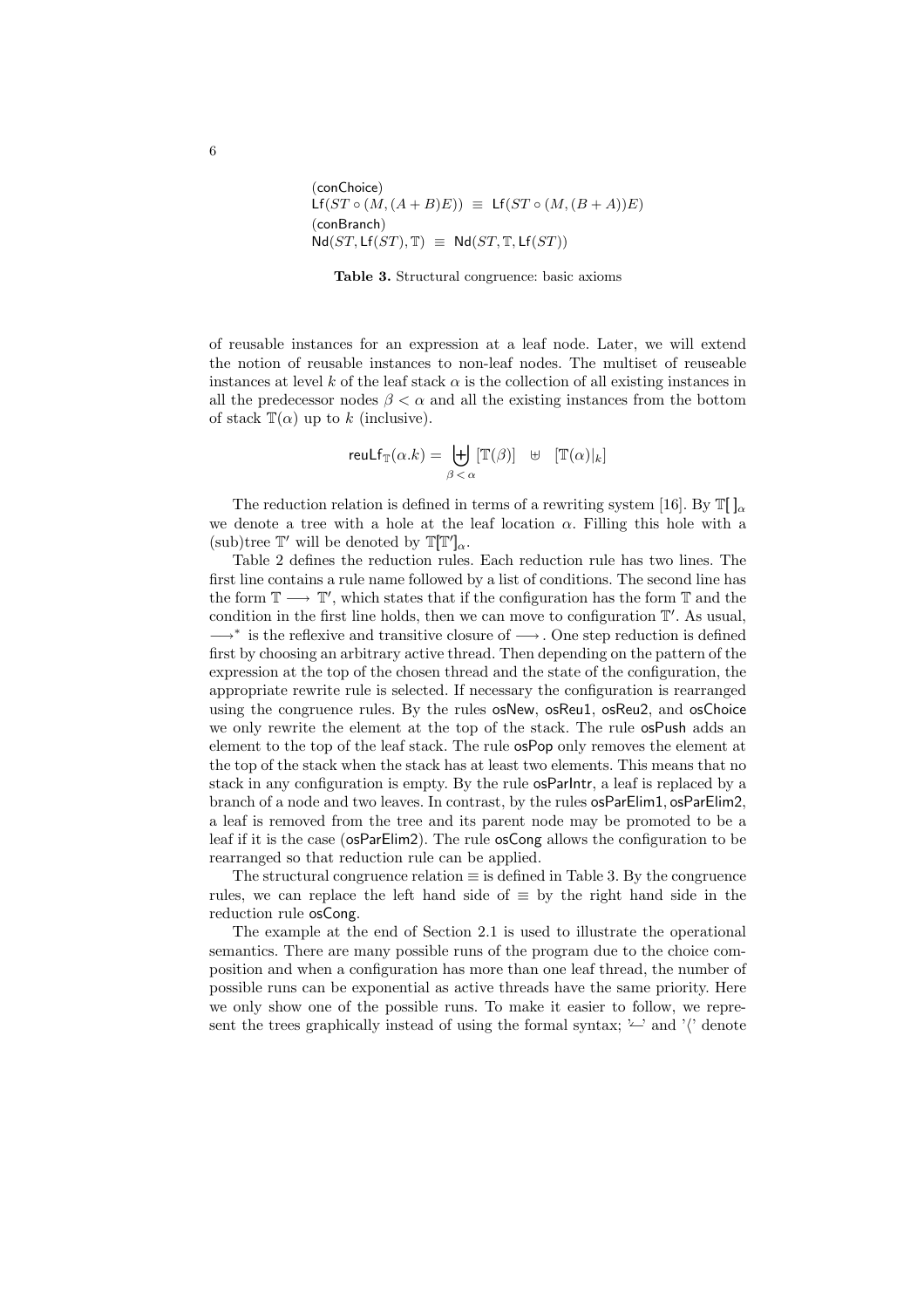branches with one and two child nodes, respectively. At the starting point, the configuration has one leaf  $Lf($ , reu b). After the first step, there are two possibilities because we can apply the congruence rule conChoice before the rule osChoice.

> $(Start) ([], \text{reu } b)$  $(\mathsf{os}\mathsf{Re}\mathsf{u}) \longrightarrow \, ([b], (\, \mathsf{re}\mathsf{u}\, d\{\,\mathsf{ne}\mathsf{w}\, a\} + \mathsf{ne}\mathsf{w}\, e\,\mathsf{n}\mathsf{e}\mathsf{w}\, a)\,\mathsf{re}\mathsf{u}\, d)$  $(\texttt{osChoice)} \longrightarrow ([b], \, \texttt{reu} \, d \{ \, \texttt{new} \, a \} \, \texttt{reu} \, d)$ (or  $([b], new\, e$  new  $a$  reu  $d)$ )

Now we continue with the first possibility. When there are two or more leaves, we draw a box around the leaf which is to be executed in the next step.

$$
([b], \text{reu } d\{\text{new } d\} \text{reu } d)
$$
\n
$$
(\text{osReu1}) \longrightarrow ([b, d], \{\text{new } a\} \text{reu } d)
$$
\n
$$
(\text{osNew}) \longrightarrow ([b, d], \text{reu } d) \circ ([l], \text{new } a)
$$
\n
$$
(\text{osNew}) \longrightarrow ([b, d], \text{reu } d) \circ ([a], (\text{new } d || \{\text{reu } d\} \text{reu } e))
$$
\n
$$
(\text{osParIntr}) \longrightarrow ([b, d], \text{reu } d) \circ ([a], \epsilon) \langle \frac{([l], \text{new } d)}{([l], \{\text{reu } d\} \text{reu } e)} \rangle
$$
\n
$$
(\text{osPush}) \longrightarrow ([b, d], \text{reu } d) \circ ([a], \epsilon) \langle \frac{([l], \text{new } d)}{([l], \text{reu } e) \circ ([l], \text{reu } d)} \rangle
$$
\n
$$
(\text{osNew}) \longrightarrow ([b, d], \text{reu } d) \circ ([a], \epsilon) \langle \frac{([d], \epsilon)}{([l], \text{reu } e) \circ ([l], \text{reu } d)} \rangle
$$
\n
$$
(\text{osReu1}) \longrightarrow ([b, d], \text{reu } d) \circ ([a], \epsilon) \langle \frac{([d], \epsilon)}{([l], \text{reu } e) \circ ([l], \text{eu } d)} \rangle
$$
\n
$$
(\text{osParElim1}) \longrightarrow ([b, d], \text{reu } d) \circ ([a, d], \epsilon) \leftarrow ([l], \text{reu } e) \circ ([l], \epsilon)
$$
\n
$$
(\text{osReu}) \longrightarrow ([b, d], \text{reu } d) \circ ([a, d], \epsilon) \leftarrow ([l], \text{reu } e) \rangle
$$
\n
$$
(\text{osReu}) \longrightarrow ([b, d], \text{reu } d) \circ ([a, d], \epsilon) \leftarrow ([e], \epsilon)
$$
\n
$$
(\text{osPap1}) \longrightarrow ([b, d], \text{ru } d) \circ ([a, d], \epsilon) \leftarrow ([e], \epsilon)
$$
\n
$$
(\text{osPap2}) \longrightarrow ([b, d], \text{ru } d) \circ ([a, d], \epsilon) \leftarrow ([e], \epsilon)
$$
\n
$$
(\text{osPap2}) \
$$

Last, we should note that we could model our operational semantics slightly simpler by using only *complete binary trees*. A complete binary tree is a binary tree with the additional property that every node must have exactly two children if an internal node, and zero children if a leaf node. Then we have only one rule for truncating the tree:

(osParElim)  $\mathbb{T}[\mathsf{Nd}(ST\circ (M,E),\mathsf{Lf}((M',\epsilon)),\mathsf{Lf}((M'',\epsilon)))]_{\alpha}\longrightarrow \mathbb{T}[\mathsf{Lf}(ST\circ (M\uplus M'\uplus M'',E))]_{\alpha}$ However, doing in this way reduces the reuse capability because two sibling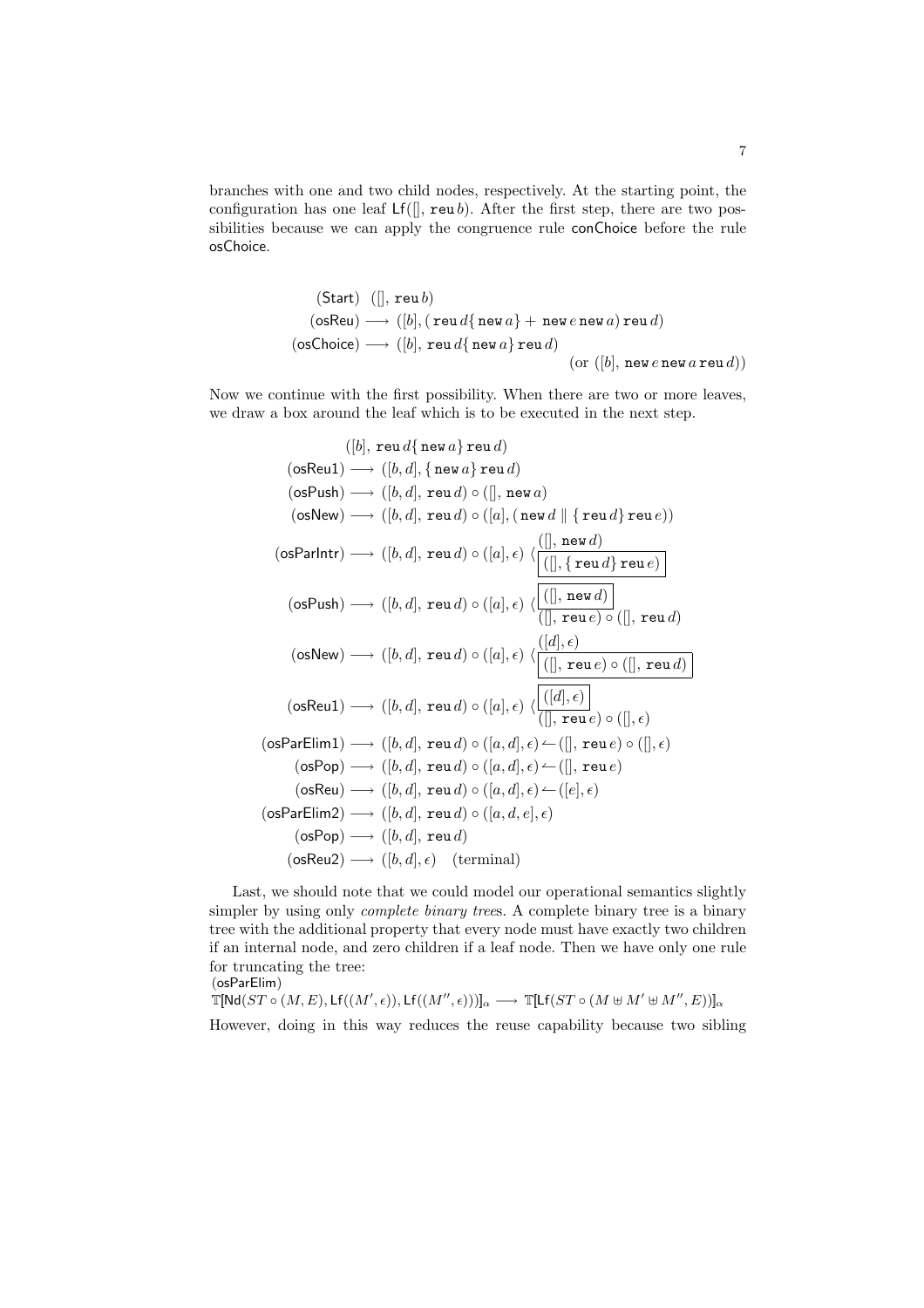threads cannot reuse instances of each other, after one has terminated before the other. In our model this is possible as a leaf can return its instances to its parent and the other sibling branch can reuse the instances from its parent.

## 3 Type System

We start this section by describing the types informally and giving some intuitive examples. Then we will define and explain the typing rules in more details.

Definition 1 (Types). Types of component expressions are tuples

$$
X = \langle X^i, X^o, X^j, X^p, X^l \rangle
$$

where  $X^i, X^o, X^j, X^p$  and  $X^l$  are finite multisets over  $\mathbb C$ . We let  $U, V, \ldots, Z$ range over types.

Let us first explain informally why multisets, which multisets and why five. The aim is to have an upper bound of the number of simultaneously active instances of any component during the execution of the expression (this will be  $X<sup>i</sup>$ ). Multisets are the right data structure to collect and count such instances.

In addition, we want compositionality of typing, that is, we want the types to be computable from types of subexpressions. Since subexpressions may be scoped, it is necessary to have an upper bound of the number of instances that are still active *after* the execution of an expression (this will be  $X<sup>o</sup>$ ). Pairs  $\langle X^i, X^o \rangle$  sufficed for the purpose of the paper [2]. Here we consider also reusing instances of components and this depends on whether there is already such an instance or not. More concretely, in a sequential composition of  $A$  and  $B$ , the behaviour of reu's in  $B$  depends on the instances that are active *after* the execution of A, which would violate the compositionality. In order to save the compositionality, we have to add three more multisets to the types, denoted by  $X^j, X^p$  and  $X^l$ . The first two multisets  $X^j, X^p$  express the same bounds as  $X^i, X^o$ , but with respect to executing the expression in a state where every component has already one active instance.

Without the parallel composition, these four multisets  $\langle X^i, X^o, X^j, X^p \rangle$  sufficed for the purpose of [3] since the difference between  $X^{i}(x)$  and  $X^{j}(x)$  as well as between  $X^o(x)$  and  $X^p(x)$  is at most one for every x. With the new primitive of parallel composition, these differences may be greater than one. For example, (reu x | reu x) generates no x's if there is already an active x, and two  $a$ 's otherwise. Moreover, due to the non-determinism of the choice composition, the surviving instances after executing  $A$  are also non-deterministic. For example, new x + new y may or may not leave an active a. In order to obtain a sharp bound for x, we need to know whether  $B$  can always reuse x after executing  $A$ or not. Because if it is the case, the maximum number of additional instances of x generated by B is only  $Y^{j}(x)$ , where Y is the type of B. Therefore, we need the last component  $X^l$  in the type expression.  $X^l$  is the set of instances which are guaranteed to be active after executing A. Although  $X<sup>l</sup>$  could be a set, we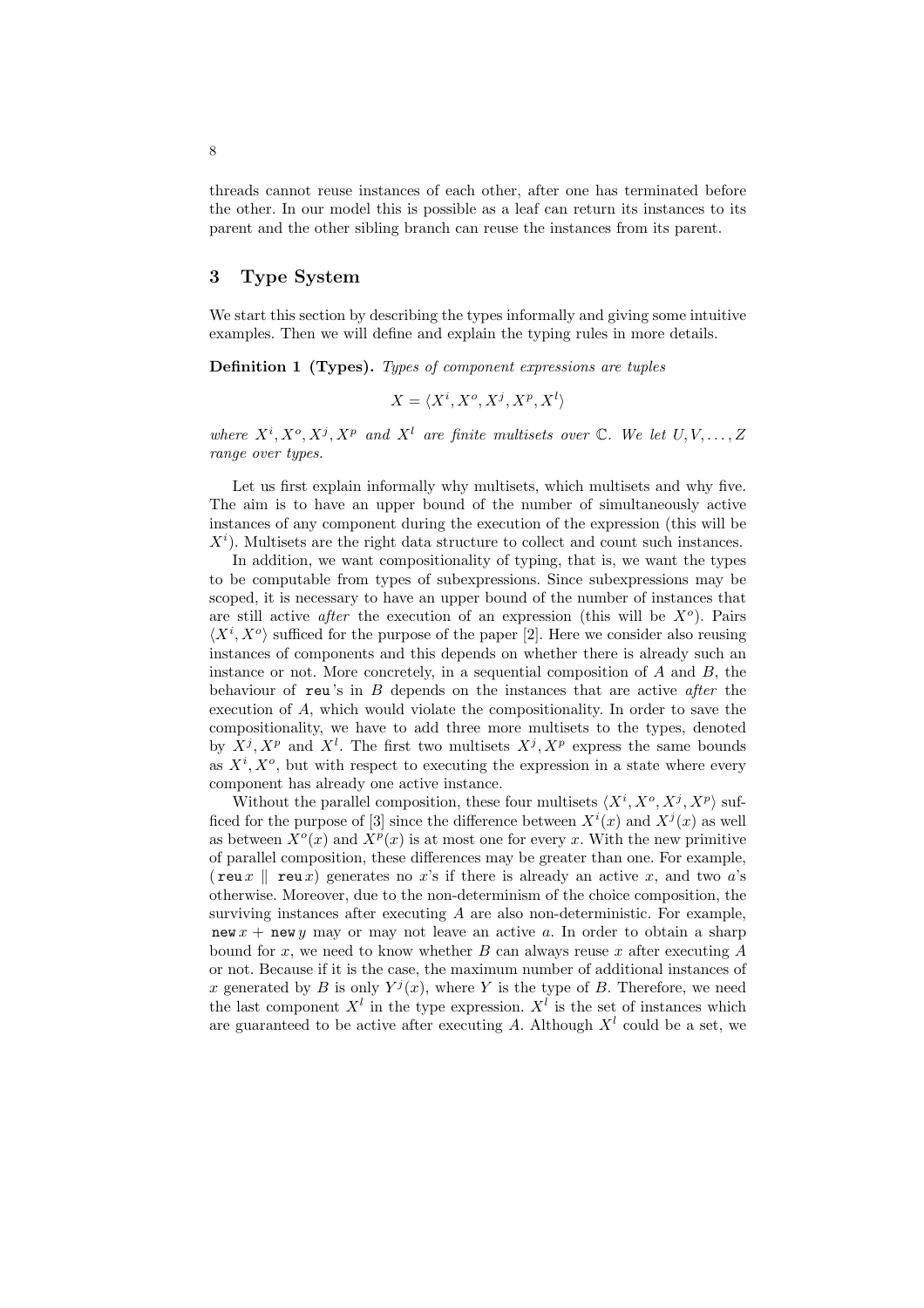let  $X<sup>l</sup>$  be a multiset so that the same multiset operations in the later sections can be applied without any conversion.

Based on the above intuitions, the following typings are easy: new  $d: \langle [d], [d], [d], [d]\rangle, \{$  new  $d\}:\langle [d], [[, [[, [[, [[, [[, [[, [[, [[, [[, [[, [[, [[, [[, [[, [[, [[, [[, [d],[h],[h],[h],[h],[h],[h]][h],\n]]]\n]),$ reu  $d\{$  new  $d\}$ :  $\langle [d, d], [d], [d], [d]\rangle$ , reu  $d\{$  new  $a\}$ :  $\langle [a, d, d], [d], [a, d], [[, [d]\rangle,$  $(\text{reu } d \parallel \text{new } e): \langle [d, e], [d, e], [e], [e], [d, e]\rangle, (\text{reu } d + \text{new } e): \langle [d, e], [d, e], [e], [e], \rangle\rangle,$ where  $d \prec \epsilon$  and  $a \prec \text{new } d$  like in the example program in Section 2.1.

The intuitions from the above paragraphs will be indispensable for understanding the typing rules later in this section, in particular the sequencing rule. We will explain more when describing each typing rule, but before that we have to prepare with some preliminary definitions.

Let  $\mathcal R$  be the requirement that some components in  $\mathbb C$  can have at most a certain number of simultaneous instances.  $R$  can be viewed as a total function from  $\mathbb C$  to  $\mathbb N\cup\{\infty\}$ . Then  $\mathcal R(x)\in\mathbb N$  is the maximum allowed number of simultaneously active instances of x;  $\mathcal{R}(x) = \infty$  expresses that x can have any number of instances. By convention  $n < \infty$  for all  $n \in \mathbb{N}$ . Since  $\mathcal{R}(x) = 0$  means that x must not be used by the program and this property can be easily checked by scanning through the program, we assume that  $\mathcal{R}(x) > 0$ . For any multiset M, we denote  $M \subseteq \mathcal{R}$  when  $M(x) \leq \mathcal{R}(x)$  for all  $x \in M$ .

A basis or an *environment* is a list of declarations:  $x_1 \rightarrow A_1, \ldots, x_n \rightarrow A_n$ with distinct variables  $x_i \neq x_j$  for all  $i \neq j$ , as in [1]. Let  $\Gamma$ ,  $\Delta$  range over bases. The domain of basis  $\Gamma = x_1 \prec A_1, \ldots, x_n \prec A_n$ , denoted by  $Dom(\Gamma)$ , is the set  ${x_1, \ldots, x_n}$ . A typing judgment is a tuple of the form

 $\Gamma \vdash_{\mathcal{R}} A:X$ 

and it asserts that expression A has type X in the environment  $\Gamma$ , with respect to requirement  $R$ . We leave out subscript  $R$  when  $R$  is clear from context.

**Definition 2 (Typing rules).** Type judgments  $\Gamma \vdash A : X$  are derived by applying the typing rules in Table 4 in the usual inductive way.

In rule Seq in Table 4, expression  $M!_N$ , where  $M, N$  are multisets, is defined as follows:

$$
(M!_N)(x) = \begin{cases} 0, & \text{if } x \in N \\ M(x), & \text{otherwise} \end{cases}
$$

We let this operator have higher order of priority than other multiset operations.

Besides the intuition given in the beginning of this section, some further explanation of these typing rules is in order. The rule Axiom requires no premise and is used to take off. The rules New and Reu allow us to type expressions new  $x$ and reu x, respectively. The rule Weaken is used to expand bases so that we can combine typings in the other rules. The side condition  $x \notin Dom(\Gamma)$  in the rules Weaken, New and Reu keeps the expanded basis well-formed. The rules Choice and Scope are easy to understand recalling the semantics of the corresponding reduction rules osChoice, osPush and osPop. In the rule Parallel, since we have no specific schedule for two parallel threads, both can generate their maximum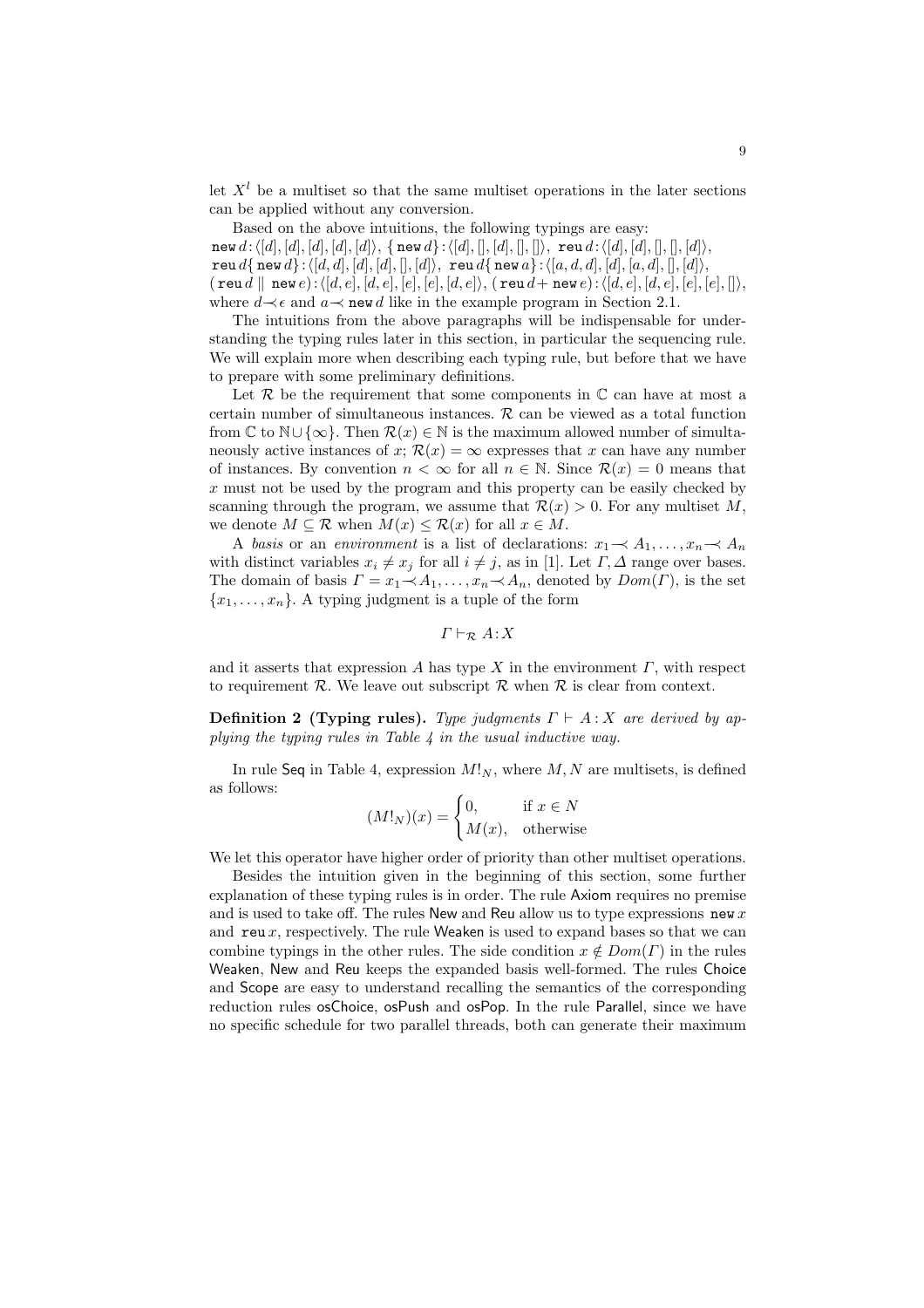| (Axiom)                                                                                                    | (Weaken)                                                                                                                                                                            |
|------------------------------------------------------------------------------------------------------------|-------------------------------------------------------------------------------------------------------------------------------------------------------------------------------------|
|                                                                                                            | $\Gamma \vdash A: X \ \Gamma \vdash B: Y \ x \notin Dom(\Gamma)$                                                                                                                    |
| $\vdash \epsilon\!:\!\langle [\mathord{]} , \mathord{]} , \mathord{]} , \mathord{]} , \mathord{]} \rangle$ | $\Gamma, x \rightarrow B \vdash A:X$                                                                                                                                                |
| (New)                                                                                                      |                                                                                                                                                                                     |
|                                                                                                            | $\Gamma \vdash A : X \ x \notin Dom(\Gamma)$                                                                                                                                        |
|                                                                                                            | $\Gamma, x \rightarrow A \vdash \text{new } x : \langle X^i + x, X^o + x, X^j + x, X^p + x, X^l + x \rangle$                                                                        |
| (Reu)                                                                                                      |                                                                                                                                                                                     |
|                                                                                                            | $\Gamma \vdash A : X \ x \notin Dom(\Gamma)$                                                                                                                                        |
|                                                                                                            | $\Gamma, x \rightarrow A \vdash \texttt{reu } x: \langle X^i + x, X^o + x, X^j, X^p, X^l + x \rangle$                                                                               |
| (Seq)                                                                                                      |                                                                                                                                                                                     |
|                                                                                                            | $\Gamma \vdash A:X \ \Gamma \vdash B:Y \ X^o \uplus Y^j \subseteq \mathcal{R} \ \ A,B \neq \epsilon$                                                                                |
|                                                                                                            | $\Gamma \vdash AB : \langle X^i \cup (X^o \oplus Y^j) \cup Y^i \vert_{X^l}, (X^o \oplus Y^p) \cup Y^o \vert_{X^l}, X^j \cup (X^p \oplus Y^j), X^p \oplus Y^p, X^l \cup Y^l \rangle$ |
| (Choice)                                                                                                   |                                                                                                                                                                                     |
|                                                                                                            | $\Gamma \vdash A:X \quad \Gamma \vdash B:Y$                                                                                                                                         |
|                                                                                                            | $\Gamma \vdash (A + B) : \langle X^i \cup Y^i, X^o \cup Y^o, X^j \cup Y^j, X^p \cup Y^p, X^l \cap Y^l \rangle$                                                                      |
| (Parallel)                                                                                                 |                                                                                                                                                                                     |
|                                                                                                            | $\Gamma \vdash A:X \ \Gamma \vdash B:Y \ X^i \uplus Y^i \subset \mathcal{R}$                                                                                                        |
|                                                                                                            | $\Gamma \vdash (A \parallel B) : \langle X^i \uplus Y^i, X^o \uplus Y^o, X^j \uplus Y^j, X^p \uplus Y^p, X^l \cup Y^l \rangle$                                                      |
| (Scope)                                                                                                    |                                                                                                                                                                                     |
| $\Gamma \vdash A:X$                                                                                        |                                                                                                                                                                                     |
| $\Gamma \vdash \{A\} : \langle X^i, [] , X^j, [] , [] \rangle$                                             |                                                                                                                                                                                     |

Table 4. Typing rules

numbers of instances for any component. To be on the safe side, we have to prepare for the worst case and therefore the type of two parallel expressions is additive union of their types but the last multiset. Recall that the semantics of the last multiset is just a set, it is enough to take union for the last multiset. The side condition follows naturally.

The most critical rule is Seq because sequencing two expressions can lead to increase in instances of the composed expression. Let us start with the first multiset of the type expression of  $AB$ . After expression  $A$  is executed, there are at most  $X^o(x)$  instances of component x. If x is not in the system state after the execution of A, then at most  $Y^{i}(x)$  instances of x can be created when executing B. Otherwise, at most  $Y^{j}(x)$  additional instances of x can be created. If we take the maximum of  $(X^o \oplus Y^j)(x)$  and  $Y^i(x)$  to be the maximum number of  $x$  which can be created after the execution of  $A$  and during the execution of B, then we do not obtain the *sharp* upper bound. For example, let  $A = \text{reu } x$ and  $B = ($ reu x || reu x). Executing B alone can create two instances of x. However, executing  $AB$  creates only one instance of  $x$ .

To remedy the situation we need to know whether an instance of  $x$  is always in the system state after the execution of A or not. If it is, then we know that at most  $Y^{j}(x)$  additional instances can be created; otherwise,  $Y^{i}(x)$  additional instances can be created when executing B. Therefore the maximum number of x after execution of A and during execution of B is either  $(X^o \oplus Y^j)(x)$ , or

10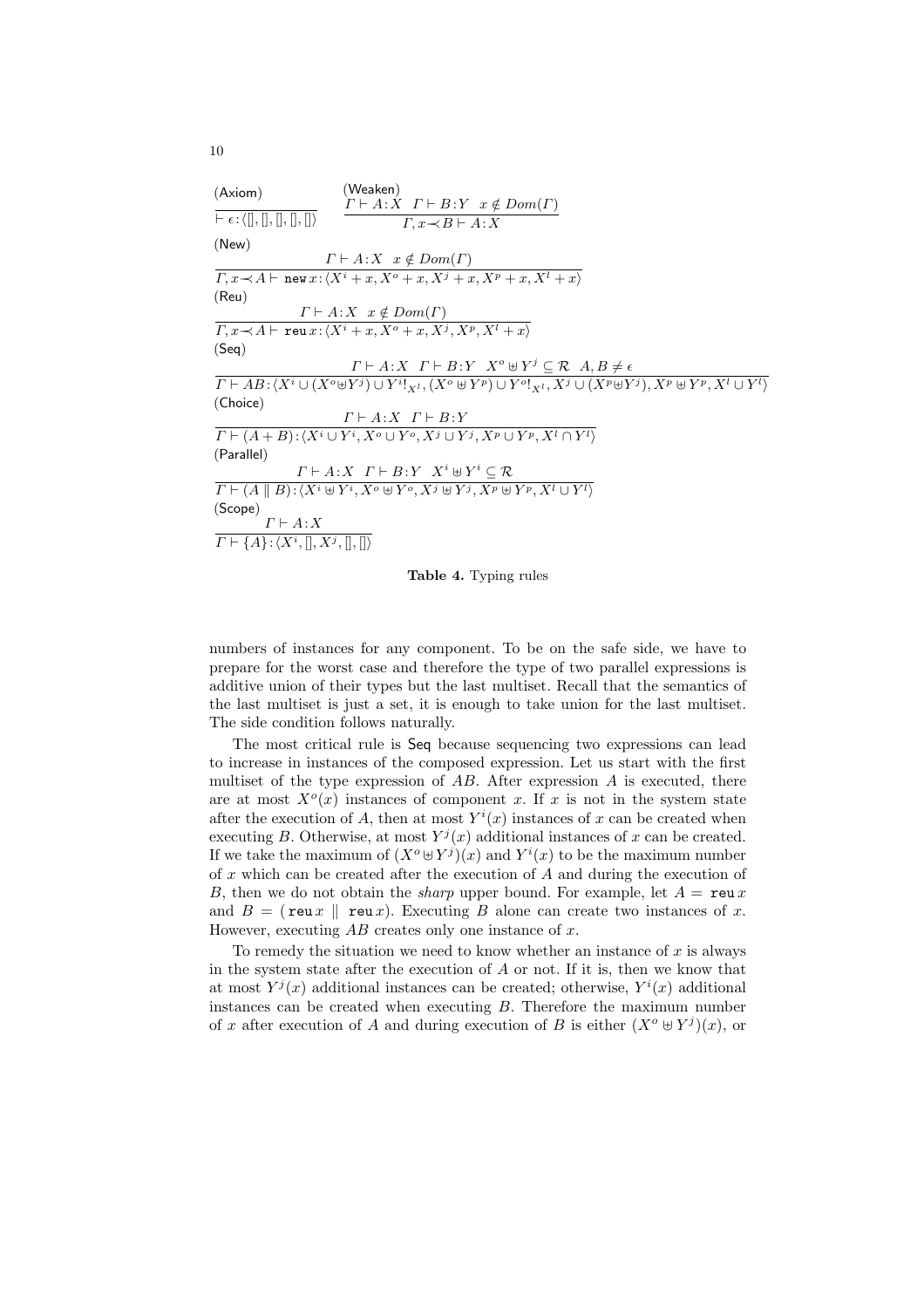$(X<sup>l</sup> \oplus Y<sup>j</sup>)(x)$  if  $X<sup>l</sup>(x) \geq 1$ , or  $Y<sup>i</sup>(x)$  if  $X<sup>l</sup>(x) = 0$ . Since  $X<sup>o</sup> \supseteq X<sup>l</sup>$ , the number becomes  $((X^o \oplus Y^j) \cup Y^i!_{X^l})(x)$ .

In addition, because executing A can create at most  $X^{i}(x)$  instances, the first component of type of AB is the maximum of  $X^{i}(x)$  and  $((X^o \oplus Y^j) \cup Y^{i}!_{X^{l}})(x)$ . Last, since  $X^i$  and  $Y^i$  satisfy the requirement  $\mathcal{R}$ , we only require an additional side condition  $X^o \cup Y^j \subseteq \mathcal{R}$  which means  $X^o(x) + Y^j(x) \leq \mathcal{R}(x)$  for each  $x \in \mathbb{C}$ .

Analogously, after executing AB, the maximum number of surviving instances of x is either  $X^o(x) + Y^p(x)$ , or  $Y^o(x)$  if there is a run of A which ends with no surviving instance of x. Hence the surviving instances of  $AB$  are  $(X^o \oplus Y^p) \cup Y^o!_{X^l}.$ 

By a similar reasoning, when we start with a stack containing at least one instance of every component, we can calculate the second and the last components in the type expression for AB and the whole type expression of AB is  $\langle X^i \cup (X^o \uplus Y^j) \cup Y^i!_{X^l}, (X^o \uplus Y^p) \cup Y^o!_{X^l}, X^j \cup (X^p \uplus Y^j), X^p \uplus Y^p, X^l \cup Y^l \rangle.$ 

Using the example in Section 2.1 with assumption that  $\mathcal{R} = \{b \mapsto 1, e \mapsto 0\}$ 2,  $a, d \mapsto 4$ , we derive type for reu b. Note that we omitted some side conditions as they can be checked easily and we shortened the rule names to the first two characters. The rule Axiom is also simplified.

$$
\text{Re}\frac{\mathsf{Re}\frac{\mathsf{E}\epsilon:\langle[],[],[],[],[]\rangle}{d \prec \epsilon \vdash \mathsf{reu}d:\langle[d],[],[],[],[],\mathcal{A}]\rangle}}{\mathsf{We}\frac{d \prec \epsilon \vdash \epsilon:\langle[],[],[],[],[],[],[],\mathcal{A}]\rangle}{d \prec \epsilon \vdash \epsilon:\langle[],[],[],[],[],[],[],\mathcal{A}]\rangle} \qquad \text{(1)}
$$
\n
$$
\text{We}^{\mathsf{E}\epsilon:\langle[],[],[],[],[],[],[],\mathcal{A}]\rangle} \qquad \text{(2)}
$$
\n
$$
\text{We}^{\mathsf{E}\epsilon:\langle[],[],[],[],[],[],[],\mathcal{A}]\rangle} \qquad \text{(3)}
$$
\n
$$
\text{We}^{\mathsf{E}\epsilon:\langle[],[],[],[],[],[],[],\mathcal{A}]\rangle} \qquad \text{(4)}
$$
\n
$$
\text{We}^{\mathsf{E}\epsilon:\langle[],[],[],[],[],[],[],\mathcal{A}]\rangle} \qquad \text{(5)}
$$
\n
$$
\text{We}^{\mathsf{E}\epsilon:\langle[],[],[],[],[],[],[],\mathcal{A}]\rangle} \qquad \text{(6)}
$$
\n
$$
\text{We}^{\mathsf{E}\epsilon:\langle[],[],[],[],[],[],[],\mathcal{A}]\rangle} \qquad \text{(7)}
$$
\n
$$
\text{We}^{\mathsf{E}\epsilon:\langle[],[],[],[],[],[],[],\mathcal{A}]\rangle} \qquad \text{(8)}
$$
\n
$$
\text{We}^{\mathsf{E}\epsilon:\langle[],[],[],[],[],[],[],\mathcal{A}]\rangle} \qquad \text{(9)}
$$
\n
$$
\text{We}^{\mathsf{E}\epsilon:\langle[],[],[],[],[],[],[],\mathcal{A}]\rangle} \qquad \text{(1)}
$$
\n
$$
\text{We}^{\mathsf{E}\epsilon:\langle[],[],[],[],[],[],[],\mathcal{A}]\rangle} \qquad \text{(2)}
$$
\n
$$
\text{We}^{\mathsf{E}\epsilon:\langle[],[],[],[],[],[],[],\mathcal{A}]\rangle} \qquad \text{(3)}
$$
\n
$$
\text{We}^{\mathsf{E}\epsilon:\langle[],[],[],[],[],[],[],\mathcal{A}]\rangle} \qquad \text{(4)}
$$
\n
$$
\text{We}^{\math
$$

Similarly, we can derive  $\varGamma \vdash \mathtt{reu} \, b: \langle [b, a, d, d, e], [b, a, d, e], [a, d, e], [a, d, e], [a, b, d, e]\rangle$ where  $\Gamma = d \text{⊺ } \epsilon, e \text{⊤ } \epsilon, a \text{¬( } \mathbf{new } d \text{ } | \text{ } \{ \text{ } \mathbf{rew } d \} \text{ } \mathbf{rew } d \text{ } \mathbf{new } a \text{ } \mathbf{new } a \text{ } \mathbf{new } a \text{ } \mathbf{new } d \text{ } \mathbf{new } d \text{.}$ 

In this example expression reu b is typable. If  $\mathcal{R}(d) = 1$ , the expression would not be typable as the side condition when paralleling new d and  $\{ \text{reu } d \}$  reu e would not be satisfied. Also, note that the above type derivation is not the only one but, as we will see later, the type for any expression is unique.

As mentioned in the Section 1, we can infer specific resource consumption from our types by adding annotations to the source programs. For example, if component  $a$  and  $d$  each creates a database connection, then from the type of  $b$ , we know that the program, in particular the main expression reu b, may need three database connections (since the first component in the type of  $b$  has one  $a$ and two  $d$ 's). From another point of view, we view d as a database connection component, then we know that the program needs two database connections.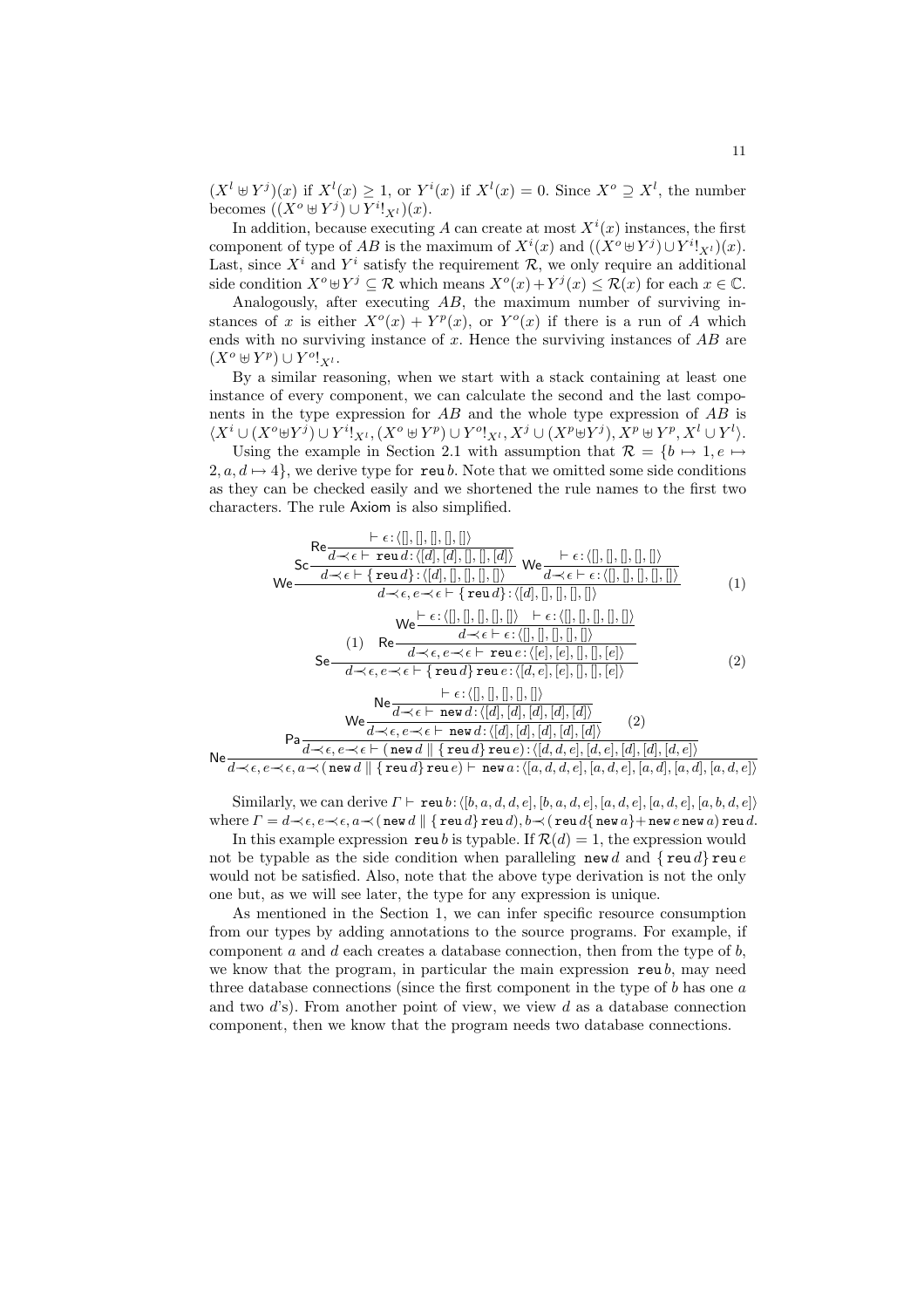We end this section with the definition of well-typed program.

**Definition 3** (Well-typed programs). Let R be a requirement. Program Prog  $=$ Decls; E is well-typed w.r.t. R if there exists a reordering  $\Gamma$  of declarations in Decls such that  $\Gamma \vdash_R E : X$ .

## 4 Formal Properties

#### 4.1 Type Soundness

A fundamental property of static type systems is type soundness or safety [4]. It states that well-typed programs cannot cause type errors. In our case, type errors occur when the program tries to instantiate a component  $x$  but there is no declaration of x or when a configuration violates requirement  $\mathcal{R}$ , that is, there exists a component  $x$  whose the number of active instances is greater than the allowed number,  $\mathcal{R}(x)$ .

Our proof of the type soundness is based on the approach of Wright and Felleisen [18]. We will prove two main lemmas: Preservation and Progress. The first lemma states that well-typedness is preserved under reduction. The latter guarantees that well-typed programs cannot get stuck, that is, move to a nonterminal state, from which it cannot move to another state. In order to use this technique, we need to define the notion of well-typed configuration. Before giving the formal definition of well-typed configuration we need some auxiliary definitions.

Next we formalize the notion of subtree. Given a tree T. The set of positions  $\mathcal{L} = \{ \alpha_i.k_i \in \mathbb{T} \mid 1 \leq i \leq m \}$  is valid if  $\alpha_i.k_i \nleq \alpha_j.k_j$  for all  $i \neq j$ . The tree  $\mathbb{T}'$  obtained from  $\mathbb{T}$  by removing all elements at positions  $\alpha.k \geq \alpha_i.k_i$  for all  $1 \leq i \leq m$  is a subtree of  $\mathbb{T}$ , notation  $\mathbb{T}' \sqsubseteq_{\mathcal{L}} \mathbb{T}$  or  $\mathbb{T}' = \mathbb{T}|_{\mathcal{L}}$ . Consequently,  $\mathbb{T}'$ has the same root as  $\mathbb{T}$ . When  $\mathcal{L}$  is empty, we get  $\mathbb{T}' = \mathbb{T}$ .

The next one is the notion of the reusable instances for the expression  $E$  at an arbitrary position  $\alpha \cdot k$ . Recall that we have defined the reusable instances for an expression in a leaf node in Section 2.2. Now we extend this notion to an arbitrary position  $\alpha.k$ . Due to the nondeterminism of our operational semantics, the collection of reusable instances for an expression in a non-leaf node is also non-deterministic, but we can calculate its sharp upper bound and a lower bound. Note that due to the semantics of reu , it is enough for the latter being a collection of instances which  $E$  can always reuse. We define the latter first and denote this collection by reul $_{\mathbb{T}}(\alpha,k)$ .

The elements of reul $_{\mathbb{T}}(\alpha,k)$  are not only those in reult $_{\mathbb{T}}(\alpha,k)$  but also ones returned from its child nodes, retl $_{\mathbb{T}}(\alpha,k)$  (see the rules osParElim1, osParElim2 in Table 2.)

$$
\mathsf{reul}_\mathbb{T}(\alpha.k)=\mathsf{reulf}_\mathbb{T}(\alpha.k)\cup\mathsf{retl}_\mathbb{T}(\alpha.k)
$$

The set of instances returned to  $\alpha k$  is empty if  $\alpha k$  is not at the top of  $\alpha$ . Otherwise, it contains instances which will be generated at the bottom of its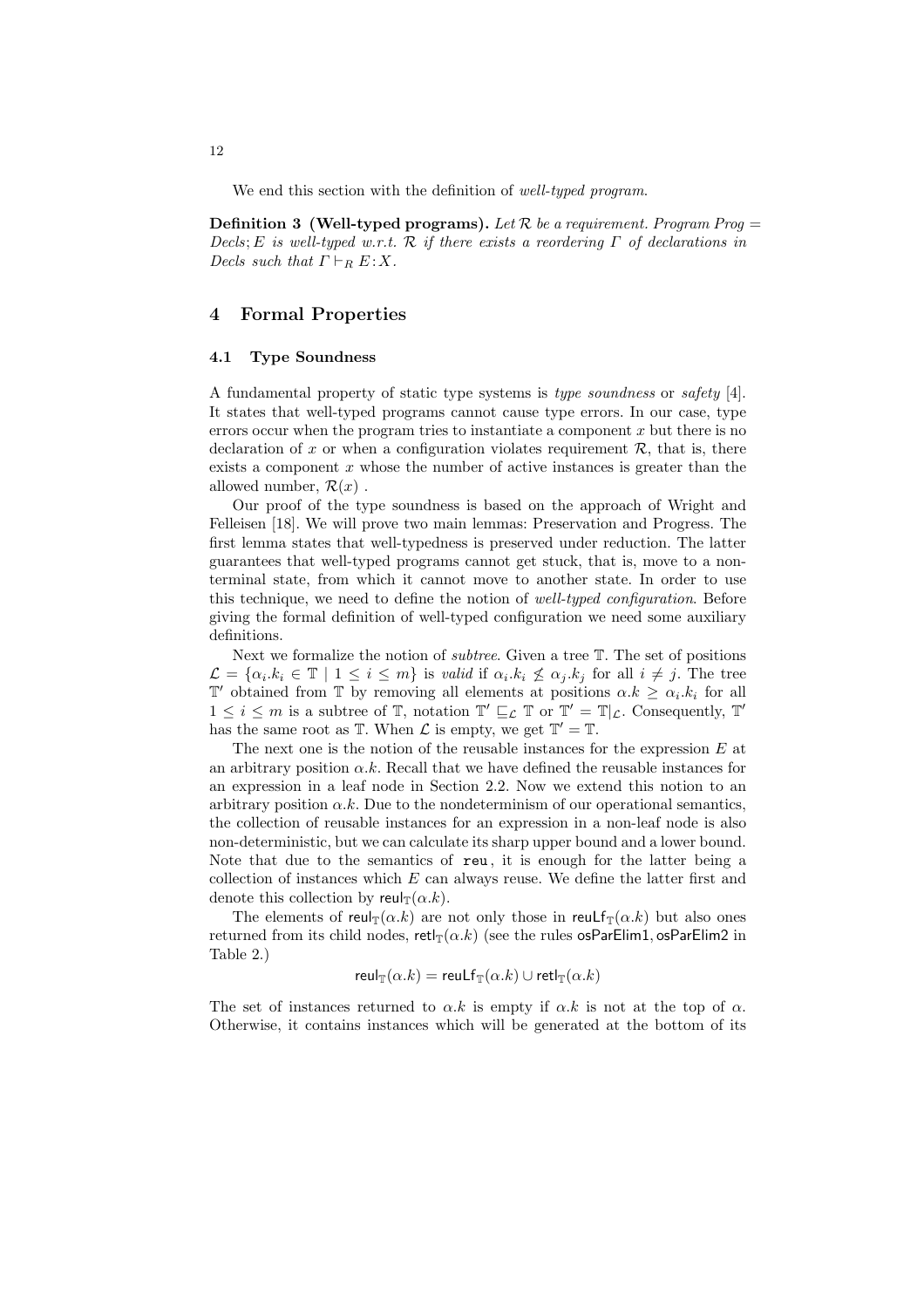child nodes. Since the child nodes may have more children, we need to make recursive calls to them.

$$
\mathsf{retl}_{\mathbb{T}}(\alpha.k) = \begin{cases}[], & \text{if } k < \mathsf{hi}(\mathbb{T}(\alpha)) \text{ or } \alpha.k \notin \mathbb{T} \\ \bigcup_{\beta \in \{\alpha l, \alpha r\}}([\mathbb{T}(\beta.1)] \cup X^l \cup \mathsf{retl}_{\mathbb{T}}(\beta.1)), & \text{otherwise} \end{cases}
$$

where X is the type of the expression at position  $\beta$ .1 and  $\mathbb{T}(\beta,1)$  is the multiset at position  $\beta$ .1.

Analogously, for the sharp upper bound, the maximal number of instances returned to a position  $\alpha.k$  (retop $_{\mathbb{T}}(\alpha.k)$ ) is zero if k is not at the top of the stack at  $\alpha$ . Otherwise, it contains the instances in the multisets at the bottom of its child nodes and the maximal number of instances,  $\mathsf{op}_{\mathbb{T}}(\alpha,k)$ , which survive the expressions here.  $op_{\mathbb{T}}(\alpha.k)$  is calculated as in the sequencing typing rule Seq.

$$
\text{op}_{\mathbb{T}}(\alpha.k) = X^p \cup X^o!_{\text{reul}_{\mathbb{T}}(\alpha.k)}
$$

Here X is the type of the expression at position  $\alpha.k$ .

Last, the child nodes of  $\alpha \cdot k$  may received instances from its child nodes and so on, so we need to call the function recursively. To simplify the definition of the function retl and retop with recursion, we let the function return an empty multiset for invalid positions  $\alpha.k \notin \mathbb{T}$ .

$$
\mathsf{retop}_\mathbbm{T}(\alpha.k)=\begin{cases}[],\text{ if }k<\mathsf{hi}(\mathbbm{T}(\alpha))\text{ or }\alpha.k\notin\mathbbm{T}\\ \biguplus_{\beta\in\{\alpha l,\alpha r\}}([\mathbbm{T}(\beta.1)]\uplus\mathsf{op}_\mathbbm{T}(\beta.1)\uplus\mathsf{retop}_\mathbbm{T}(\beta.1)),\text{ otherwise}\end{cases}
$$

We are going to define the central notion of well-typed configuration. Its main statement is that the total number of active instances in the configuration respects the requirement  $R$ . Since the leaves of the configuration tree may generate more instances, we need to include these instances in the total number. Furthermore, because the tree can shrink and when it shrinks, some nodes eventually become leaves we need to account for these future states also. The function  $\mathbf{i}_{\mathbb{T}}(\alpha,k)$  below returns a multiset which is the maximal number of instances which can be generated by the expression at the position  $\alpha.k$ . As in the sequencing typing rule Seq, this number is bounded by the maximal number returned from its child nodes ( $\mathsf{retop}_\mathbb{T}(\alpha.k)$ ) and the additional instances  $(X^j)$ for components that indeed are reused, where  $X$  is the type of the expression at position  $\alpha.k$ . For runs after which x may not be in the set of reusable instances, an additional bound  $X^{i}(x)$  should be taken into account. This explains the definition of the function ij.

$$
\mathsf{ij}_\mathbb{T}(\alpha.k)=[\mathbb{T}(\alpha.k)]\uplus ((\mathsf{retop}_\mathbb{T}(\alpha.k)\uplus X^j)\cup X^i!_{\mathsf{reul}_\mathbb{T}(\alpha.k)})
$$

Now we are ready to define the notion of a well-typed configuration. The first clause requires that all expressions in the configuration are well-typed. The second one contains the safety behaviour of the configuration. It requires that the total number of existing instances in the configuration and the ones which may be generated by expressions in the future still respect the requirement  $\mathcal{R}$ .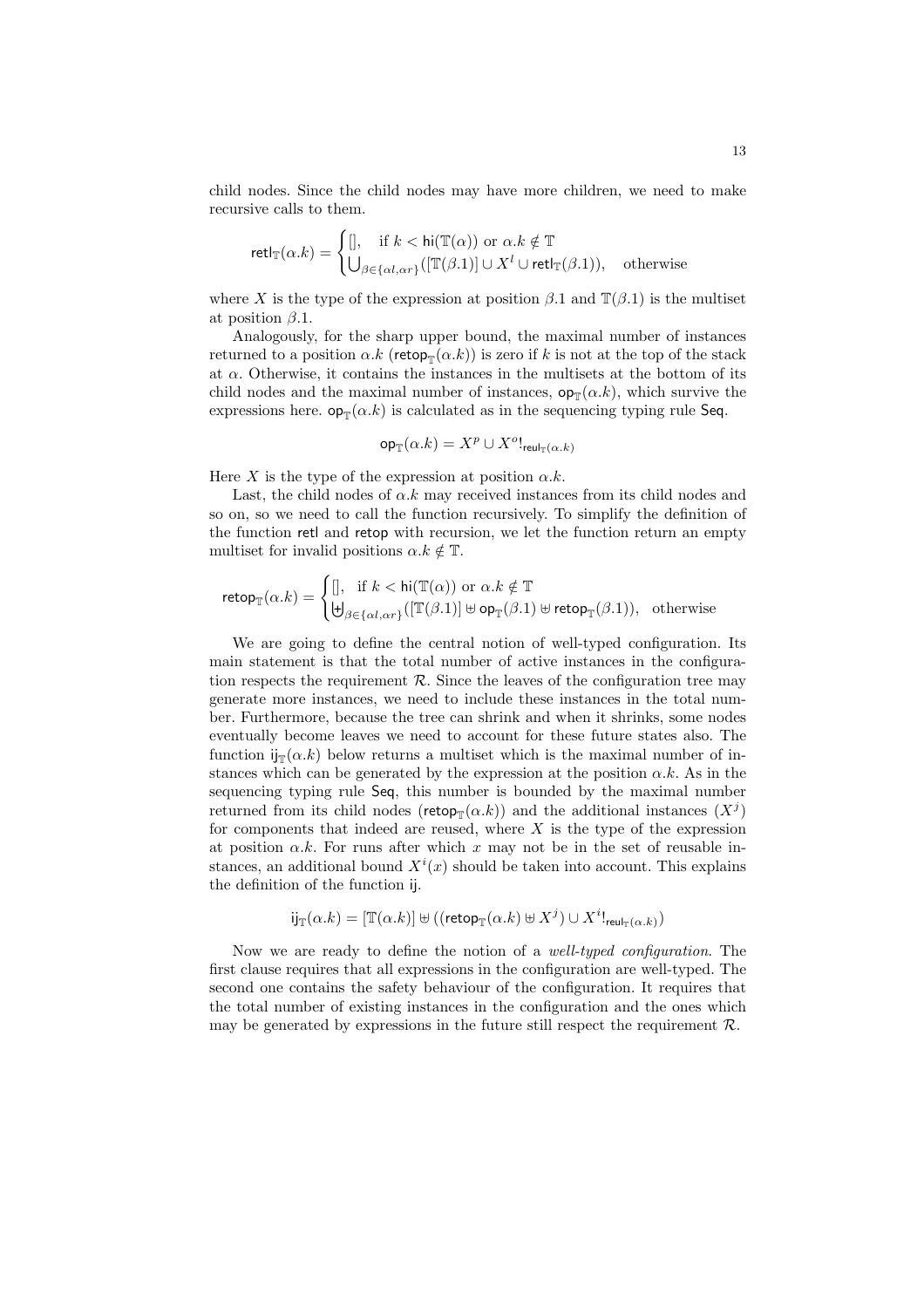**Definition 4 (Well-typed configuration).** Let  $\Gamma$  be a legal basis. Configuration  $\mathbb T$  is well-typed with respect to requirement  $\mathcal R$  if

1. for every E occurring in  $\mathbb T$  there exists X such that  $\Gamma \vdash E : X$ , and

2. for all valid set  $\mathcal L$  of positions in  $\mathbb T$ :

$$
\biguplus_{\alpha,k<\mathcal{L}'}[\mathbb{T}(\alpha.k)] \uplus \biguplus_{\alpha.k\in\mathcal{L}'}\mathrm{ij}_{\mathbb{T}}(\alpha.k) \subseteq \mathcal{R}
$$

where  $\mathcal{L}'$  is the set of all positions at the top of leaves of subtree  $\mathbb{T}|_{\mathcal{L}}$ , i.e.  $\mathcal{L}' = {\alpha.\mathsf{hi}(\mathbb{T}|\mathcal{L}(\alpha)) | \alpha \in \mathsf{leaves}(\mathbb{T}|\mathcal{L})}.$ 

Having the definition of well-typed configuration, the two main lemmas mentioned at the beginning of the section are stated as follows.

**Lemma 1 (Preservation).** If  $\mathbb{T}$  is a well-typed configuration and  $\mathbb{T} \longrightarrow \mathbb{T}'$ , then  $T'$  is well-typed.

**Lemma 2 (Progress).** If  $\mathbb T$  is a well-typed configuration, then either

1. there exists configuration  $\mathbb{T}'$  such that  $\mathbb{T} \longrightarrow \mathbb{T}'$  or

The one step reduction has the following additional invariants. On one hand, these invariants give us a better understanding about the behaviour of the operational semantics. On the other hand, they simplify the proof of Lemma 1.

Lemma 3 (Well-typedness of expressions under reduction). If  $\mathbb T$  is a well-typed configuration with respect to a given basis  $\Gamma$  and  $\mathbb{T} \longrightarrow \mathbb{T}'$ , then every  $E$  occurring in  $\mathbb{T}'$  is well-typed.

**Lemma 4 (Invariant of reul).** If  $T$  is a well-typed configuration with respect to a given basis  $\Gamma$  and  $\mathbb{T} \longrightarrow \mathbb{T}'$ , then for all positions occurring in both  $\mathbb{T}$  and  $\mathbb{T}'$ :

 $z \in \text{relu}_{\mathbb{T}}(\alpha.k) \implies z \in \text{relu}_{\mathbb{T}'}(\alpha.k)$ 

**Lemma 5 (Invariant of retop).** If  $T$  is a well-typed configuration with respect to a given basis  $\Gamma$  and  $\mathbb{T} \longrightarrow \mathbb{T}'$ , then for all positions occurring in both  $\mathbb{T}$  and  $\mathbb{T}'$ :

 $[\mathbb{T}(\alpha.k)]\uplus \mathsf{op}_\mathbb{T}(\alpha.k)\uplus \mathsf{retop}_\mathbb{T}(\alpha.k) \supseteq [\mathbb{T}'(\alpha.k)]\uplus \mathsf{op}_{\mathbb{T}'}(\alpha.k)\uplus \mathsf{retop}_{\mathbb{T}'}(\alpha.k)$ 

Finally, the type soundness property allows us to safely execute well-typed component programs. That is, during the execution of the programs the number of active instances of any component never exceeds the allowed number.

**Theorem 1 (Soundness).** Let  $\mathcal{R}$  be a requirement,  $\Gamma$  a basis,  $E$  an expression and suppose  $\Gamma \vdash_{\mathcal{R}} E : X$  for some X. Let  $\mathbb{T} = \mathsf{Lf}([\mathcal{E}])$ . Then for every sequence of reductions  $\mathbb{T} \longrightarrow^* \mathbb{T}'$  we have  $[\mathbb{T}'] \subseteq \mathcal{R}$ .

<sup>2.</sup> T is terminal.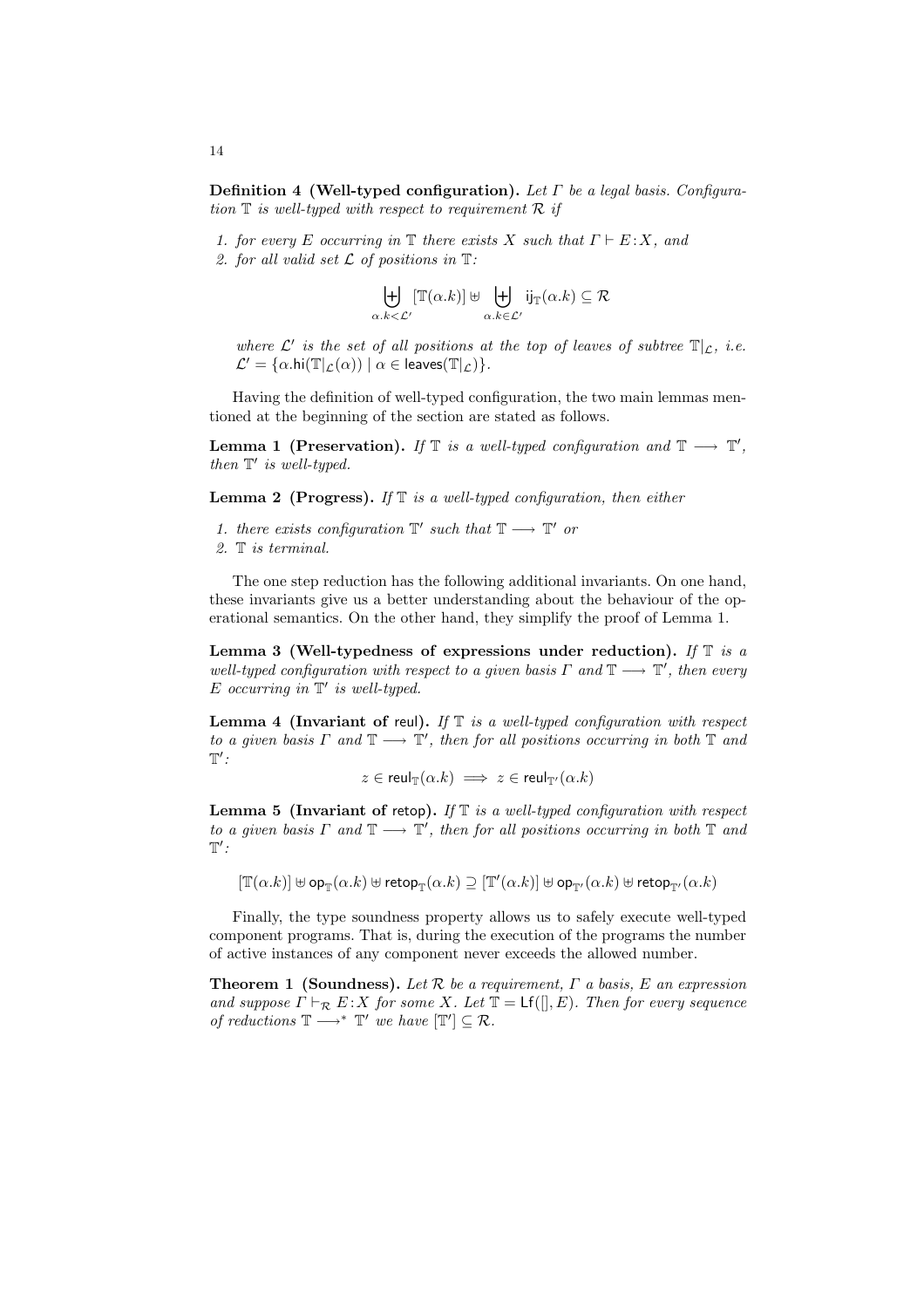#### 4.2 Other Properties

This section lists some fundamental properties of our type system. These properties are needed to prove the lemmas and theorem in the previous section. Most of these properties are analogous to those in [3]. We start by giving some definitions. In the sequel we use  $X^*$  for any of  $X^i$ ,  $X^o$ ,  $X^j$ ,  $X^p$  and  $X^l$ .

Following [1] we fix some terminology on bases or environments.

**Definition 5 (Bases).** Let  $\Gamma = x_1 \prec A_1, \ldots, x_n \prec A_n$  be a basis.

- Γ is called legal if  $\Gamma \vdash A:X$  for some expression A and type X.
- A declaration  $x\rightarrow A$  is in  $\Gamma$ , notation  $x\rightarrow A \in \Gamma$ , if  $x \equiv x_i$  and  $A \equiv A_i$  for some i.
- $\Delta$  is part of  $\Gamma$ , notation  $\Delta \subseteq \Gamma$ , if  $\Delta = x_{i_1} \ll A_{i_1}, \ldots, x_{i_k} \ll A_{i_k}$  with  $1 \leq i_1 < \ldots < i_k \leq n$ . Note that the order is preserved.
- $\Delta$  is an initial segment of  $\Gamma$ , if  $\Delta = x_1 \prec A_1, \ldots, x_j \prec A_j$  for some  $1 \leq j \leq n$ .

For any expression  $E$ , let  $var(E)$  denote the set of variables occurring in  $E$ :

$$
var(new x) = var(\text{reu } x) = \{x\}, \quad var(\lbrace A \rbrace) = var(A),
$$
  

$$
var(AB) = var((A + B)) = var((A \parallel B)) = var(A) \cup var(B)
$$

The following lemma collects a number of simple properties of a typing judgment. It also shows some relations among multisets of A and any legal basis always has distinct declarations.

**Lemma 6 (Legal typing).** If  $\Gamma \vdash A:X$ , then

- 1. elements of var(A),  $X^*$  are in  $Dom(\Gamma)$ ,
- 2.  $\Gamma \vdash \epsilon : \langle [] , [] , [] , [] \rangle,$
- 3. every variable in  $Dom(\Gamma)$  is declared only once in  $\Gamma$ ,
- 4.  $X^o \subseteq X^i \subseteq \mathcal{R}$  and  $X^p \subseteq X^j \subseteq \mathcal{R}$ ,
- 5.  $X^j \subseteq X^i$ ,  $X^p \subseteq X^o$ , and  $X^l \subseteq X^o$ .

The following lemma shows the associativity of the sequential composition.

**Lemma 7** (Associativity). If  $\Gamma \vdash A_i : X_i$ , for  $i \in \{1, 2, 3\}$ , then the types of  $(A_1A_2)A_3$  and  $A_1(A_2A_3)$  are the same.

The following lemma is important in that it allows us to find a syntax-directed derivation of the type of an expression and hence it allows us to calculate the types of sub-expressions and is used in type inference. This lemma is sometimes called the inversion lemma of the typing relation [12].

## Lemma 8 (Generation).

- 1. If  $\Gamma \vdash \text{new } x : X$ , then  $x \in X^p$  and there exists bases  $\Delta$ ,  $\Delta'$  and expression A such that  $\Gamma = \Delta, x \sim A, \Delta'$ , and  $\Delta \vdash A : \langle X^i - x, X^o - x, X^j - x, X^p - x \rangle$  $x, X^l - x$ .
- 2. If  $\Gamma \vdash \texttt{reu} \, x : X$ , then  $x \in X^o$  and there exist bases  $\Delta$ ,  $\Delta'$  and expression A such that  $\Gamma = \Delta, x \prec A, \Delta',$  and  $\Delta \vdash A : \langle X^i - x, X^o - x, X^j, X^p, X^l - x \rangle$ .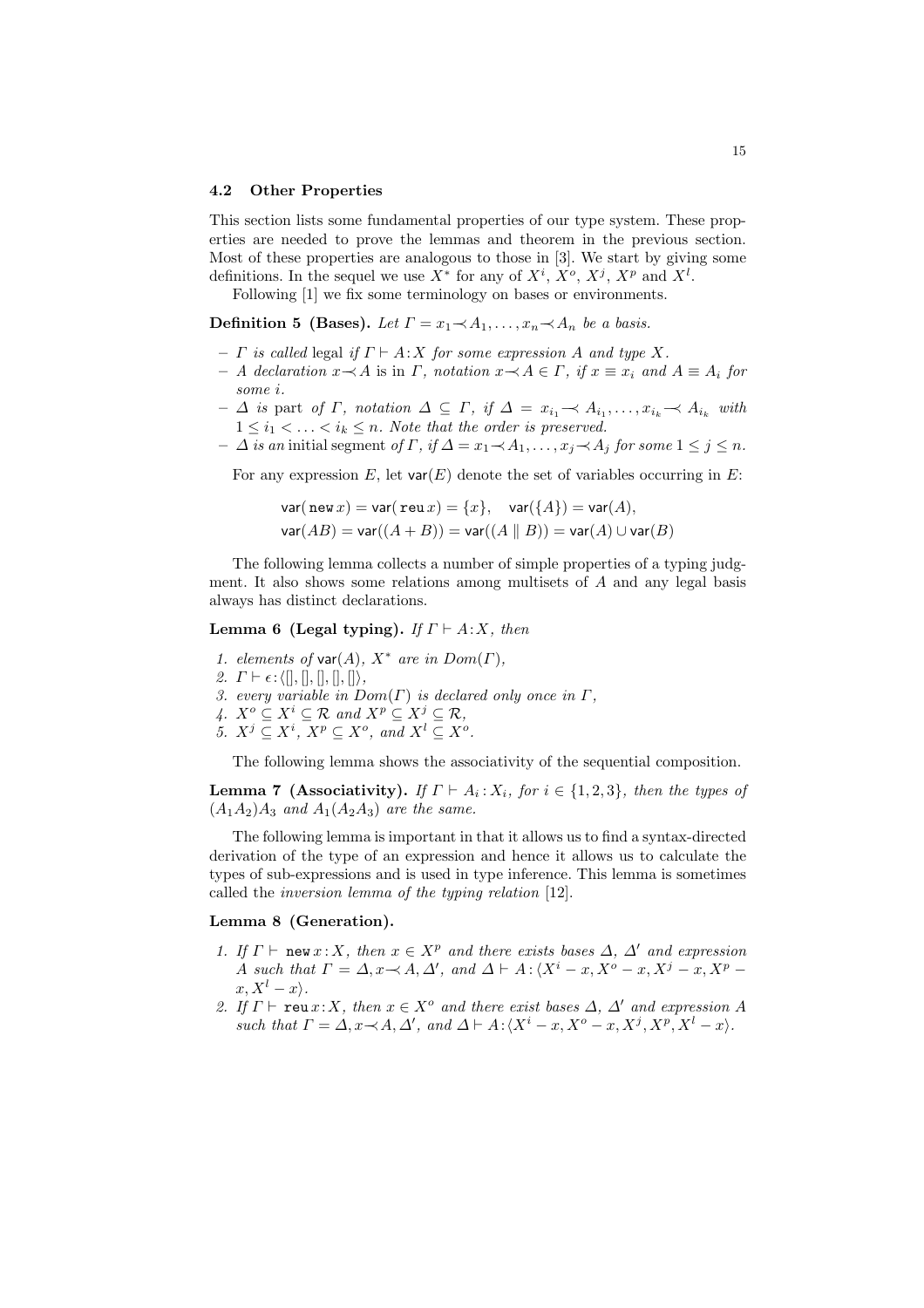- 3. If  $\Gamma \vdash AB : Z$  with  $A, B \neq \epsilon$ , then there exist X, Y such that  $\Gamma \vdash A : X$ ,  $\Gamma \vdash B \colon Y$  and  $Z = \langle X^i \cup (X^o \oplus Y^j) \cup Y^i!_{X^l}, (X^o \oplus Y^p) \cup Y^o!_{X^l}, X^j \cup (X^p \oplus Y^i)^{j} \rangle$  $Y^j$ ,  $X^p \oplus Y^p$ ,  $X^l \cup Y^l$ .
- 4. If  $\Gamma \vdash (A + B) : Z$ , then there exist X, Y such that  $\Gamma \vdash A : X, \Gamma \vdash B : Y$  and  $Z = \langle X^i \cup Y^i, X^o \cup Y^o, X^j \cup Y^j, X^p \cup Y^p, X^l \cap Y^l \rangle.$
- 5. If  $\Gamma \vdash (A \parallel B) : Z$ , then there exist X, Y such that  $\Gamma \vdash A : X, \Gamma \vdash B : Y$ , and  $Z = \langle X^i \oplus Y^i, X^o \oplus Y^o, X^j \oplus Y^j, X^p \oplus Y^p, X^l \cup Y^l \rangle$ .
- 6. If  $\Gamma \vdash \{A\} : \langle X^i,[], X^j,[], \rangle$ , then there exist multisets  $X^o$ ,  $X^p$ , and  $X^l$  such that  $\Gamma \vdash A:X.$

The next lemma stresses the significance of the order of declarations in a legal basis in our type system. Besides, because of the weakening rule, there can be many legal bases under which a well-typed expression can be derived. Thus, its 'inversion' is stated in the lemma following.

#### Lemma 9 (Legal monotonicity).

1. If  $\Gamma = \Delta, x \prec E, \Delta'$  is legal, then  $\Delta \vdash E : X$  for some X. 2. If  $\Gamma \vdash E : X, \Gamma \subseteq \Gamma'$  and  $\Gamma'$  is legal, then  $\Gamma' \vdash E : X$ .

Lemma 10 (Strengthening). If  $\Gamma, x \rightarrow A \vdash B : Y$  and  $x \notin \text{var}(B)$ , then  $\Gamma \vdash B : Y \text{ and } x \notin Y^i.$ 

Last, in our type system, when an expression has a type this type is unique. This property is stated in the following proposition.

**Proposition 1 (Uniqueness of types).** If  $\Gamma \vdash A : X$  and  $\Gamma \vdash A : Y$ , then  $X^i = Y^i$ ,  $X^o = Y^o$ ,  $X^j = Y^j$ ,  $X^p = Y^p$ , and  $X^l = Y^l$ .

# 5 Research Directions

In a slightly more liberal approach one leaves out the side condition from the typing rule Seq and takes the types as counting the maximum number of simultaneously active instances of each component. These maxima can then be compared to the available resources.

We are well aware of the level of abstraction of the component language and plan to incorporate more language features. These include recursion in component declarations, explicit deallocation primitive, and communication among threads. For example, suppose d, e are primitive components, then  $a \rightarrow (\{ new d\} \text{reu } a+$ new e) is bounded by  $\{a, e, d\}$ , despite that it has one infinite execution trace.

#### References

- 1. H. Barendregt. Lambda Calculi with Types. In: Abramsky, Gabbay, Maibaum (Eds.), Handbook of Logic in Computer Science, Vol. II, Oxford University Press. 1992.
- 2. M. Bezem and H. Truong. A Type System for the Safe Instantiation of Components. In Electronic Notes in Theoretical Computer Science Vol. 97, July 2004.

16